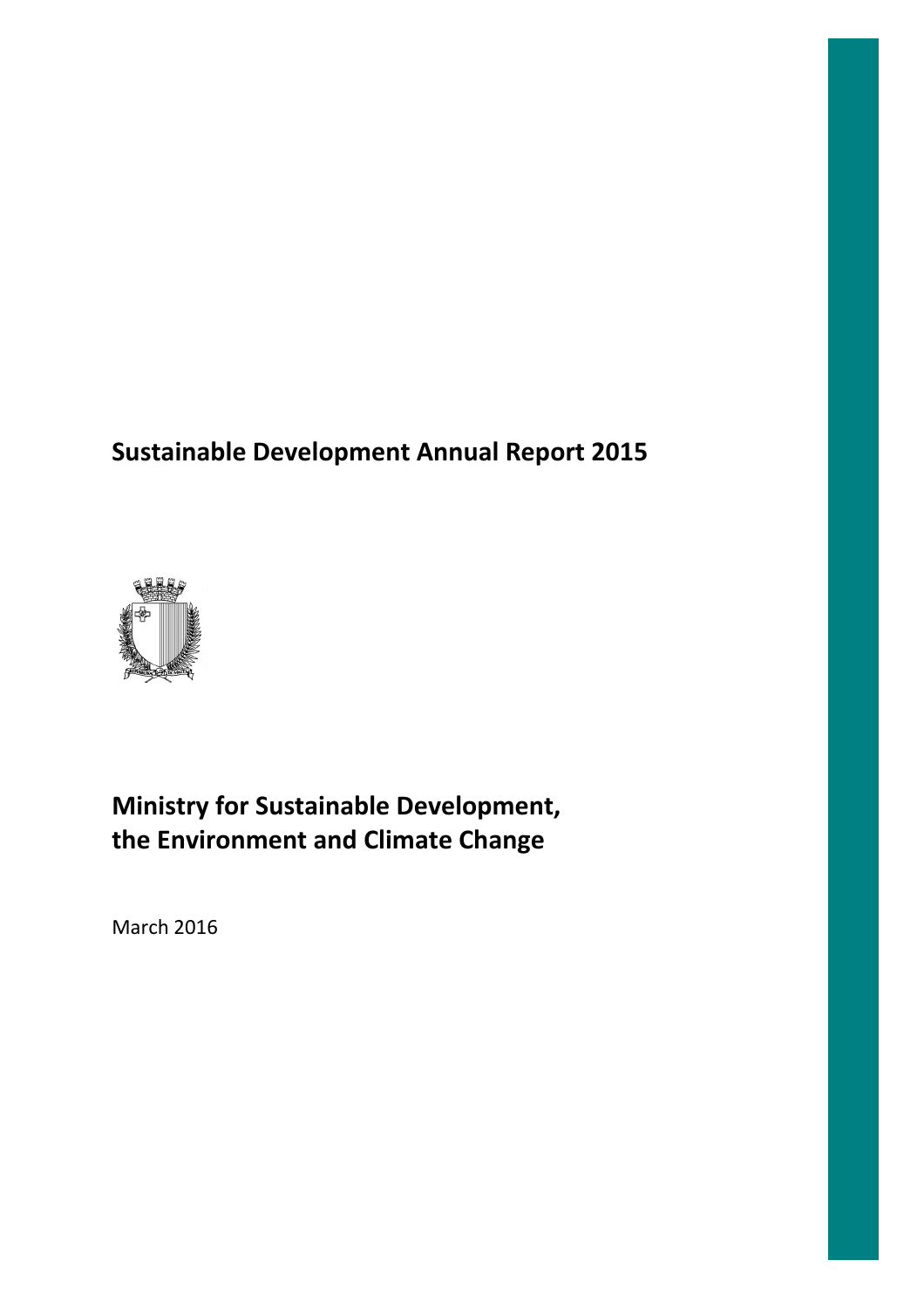#### Page | 2

# **Contents**

| $\mathbf{1}$   | Background                                  | 3  |
|----------------|---------------------------------------------|----|
| $\overline{2}$ | Scope                                       | 5  |
| 3              | <b>Good Governance</b>                      | 6  |
| 4              | Socio Economic Development                  | 8  |
| 5              | Sustainable Consumption and Production      | 11 |
| 6              | Social Inclusion                            | 13 |
| 7              | Demographic Changes                         | 18 |
| 8              | <b>Public Health</b>                        | 19 |
| 9              | <b>Climate Change and Energy</b>            | 20 |
| 10             | <b>Sustainable Transport</b>                | 26 |
| 11             | <b>Sustainable Use of Natural Resources</b> | 28 |
| 12             | Eco Gozo                                    | 31 |
| 13             | <b>Regional Issues</b>                      | 33 |
| 14             | Conclusions                                 | 34 |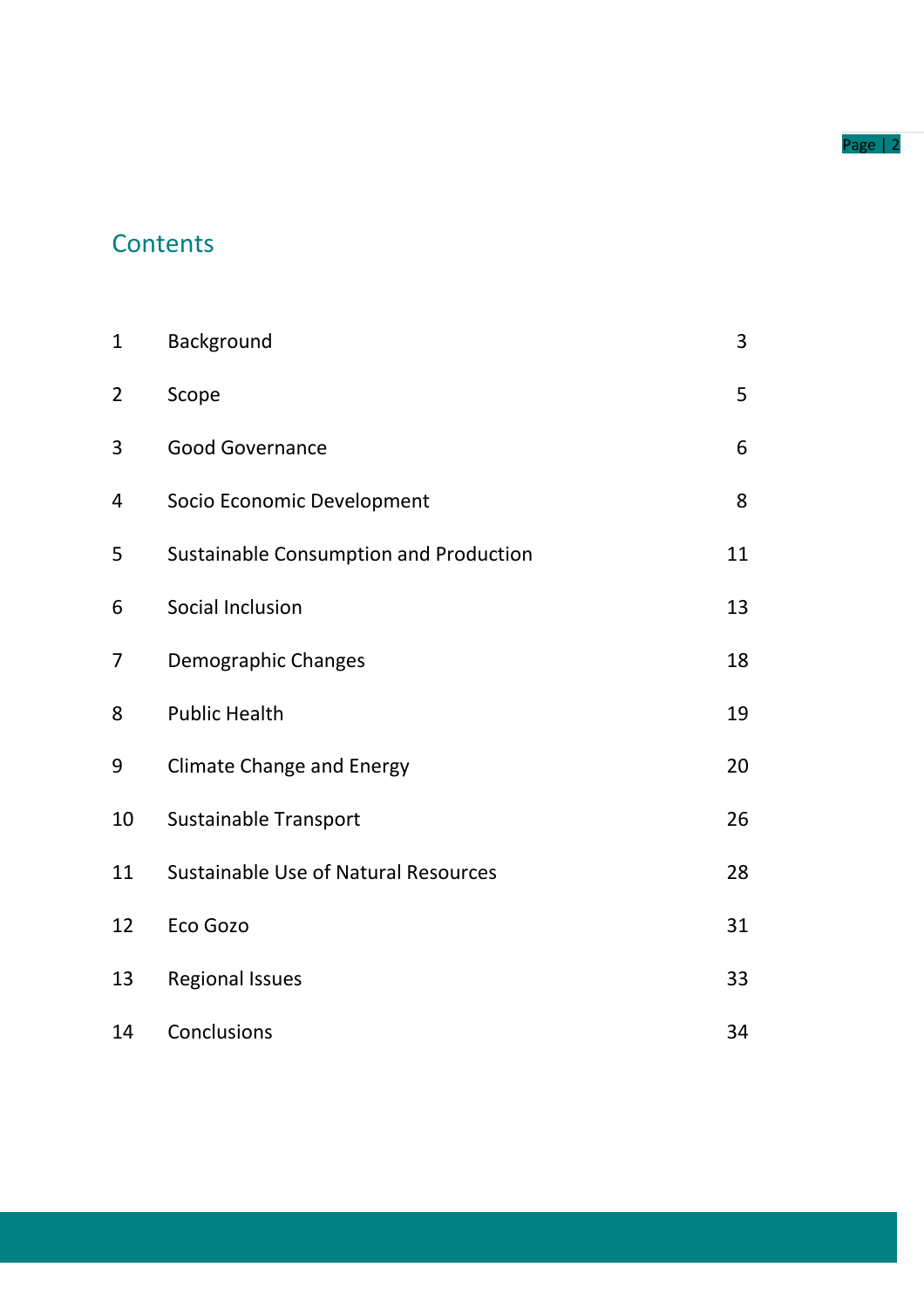### **1.0 Background**

The most widely known definition of sustainable development and which brought this discipline to the fore was that coined by the World Commission on Environment and Development (1987) which defined sustainable development as:

*'development that meets the needs of the present without compromising the ability of future generations to meet their own needs'*.

More commonly referred to as the Brundtland definition, it contains within it two key concepts:

- *"the concept of needs, in particular the essential needs of the world's poor, to which overriding priority should be given; and*
- *the idea of limitations imposed by the state of technology and social organization on the environment's ability to meet present and future needs"*. (World Commission on Environment and development, 1987, p. 41)

Sustainable development promotes economic growth and improved social wellbeing together with the protection of environmental resources, with each pillar reinforcing the other. Sustainable development seeks to maintain a stable developmental pace, supporting growth whilst also advocating inter and intra generational solidarity such that any form of development does not diminish the opportunity for future generations to enjoy the same, if not better, opportunities that were endowed upon us.

Development, in this context, does not equate to physical development but to all positive forms of economic, social and ecosystem development. Indeed it is about maximizing economic, social and environmental goals. The sustainable development agenda becomes more relevant as urban development maintains its momentum coupled with a consequential diminishing of natural and environmental resources.

The notion of Sustainable Development in Malta was introduced in the Development Planning Act of 1992, where it mentions the "*promotion of proper planning and sustainable development of land and at sea of both public and private*".

However, the initial work of setting up of the Sustainable Development Agenda in Malta commenced in September 2000, when some 150 Heads of State including Malta signed the Millennium Declaration and reaffirmed their support for the principles of sustainable development and Agenda 21. The Environment Protection Act of 2001 gave the Authority responsible for the environment the power to "*advise the Minister in the formulation and implementation of policies relating to the promotion of sustainable development, protection and management of the environment and the sustainable management of natural resources...*". It also set up the National Commission for Sustainable with specific powers at law. This Commission was set up in 2002.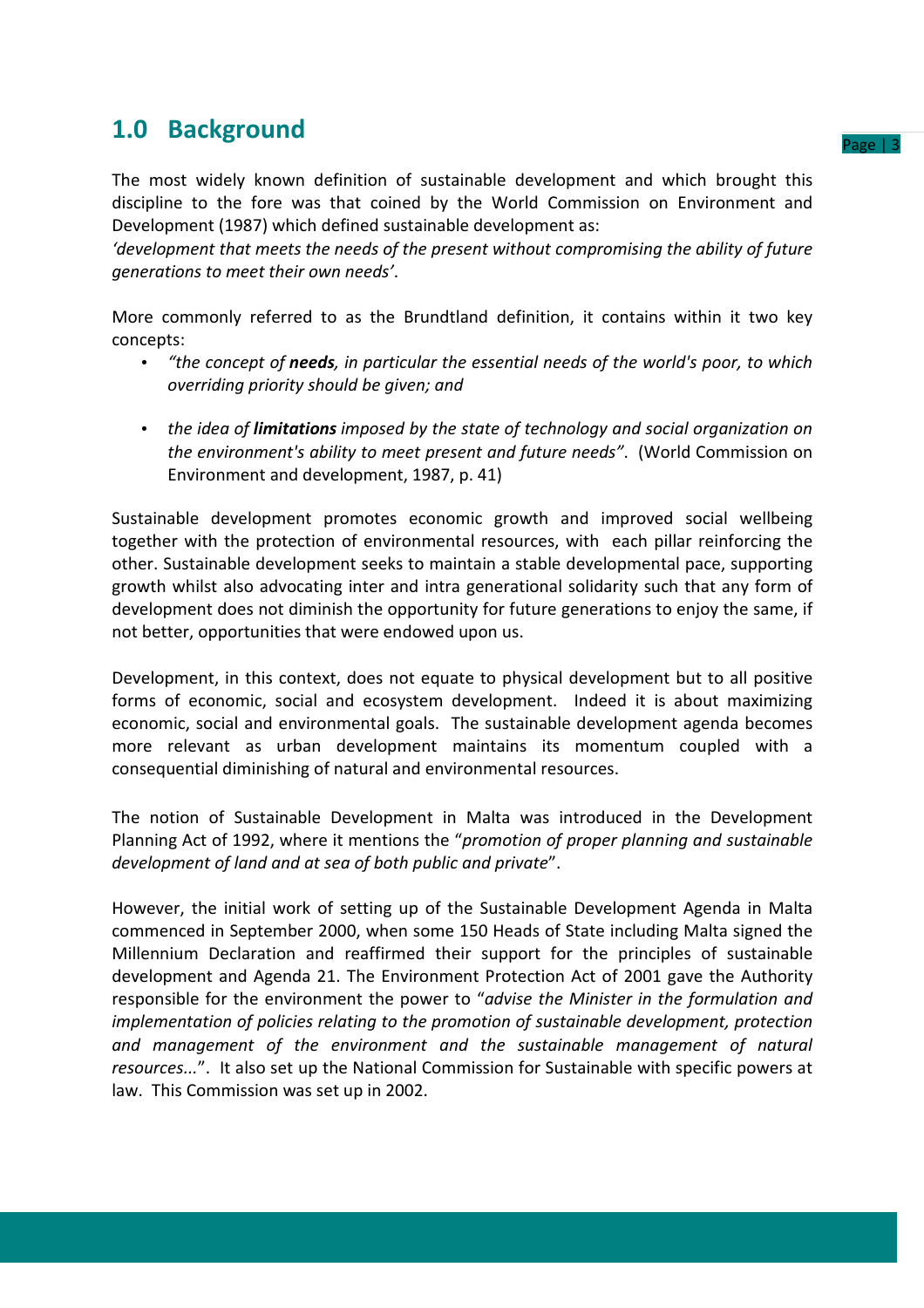The Sustainable Development Strategy 2007-2016 was drafted in 2006 highlighting 20 priority areas which the NCSD considered as warranting foremost attention for the attainment of sustainable development goals in Malta.

During the year 2012, the Maltese Parliament promulgated a legislative framework through which government can integrate sustainable development in its operations as well as raising awareness on sustainable development issues across all strata and sectors of government and society in general. The Sustainable Development Act provides for the establishment of three structures to drive the country's sustainable development agenda. The Ministry for Sustainable Development, the Environment and Climate change is currently the *de facto* Competent Authority responsible for a number of functions as defined by the Act; the Guardian of Future Generations "*for safeguarding inter-generational and intra-generational sustainable development in Malta*"; and the Sustainable Development Network responsible for promoting sustainable development locally.

In 2013, the responsibility for the Sustainable Development Act was assigned by the Prime Minister to the Ministry for Sustainable Development, the Environment and Climate Change (MSDEC) who therefore became the Competent Authority for purposes of the same Act. MSDEC then immediately ensured that all the structures established by the Act were setup, together with the necessary administrative support.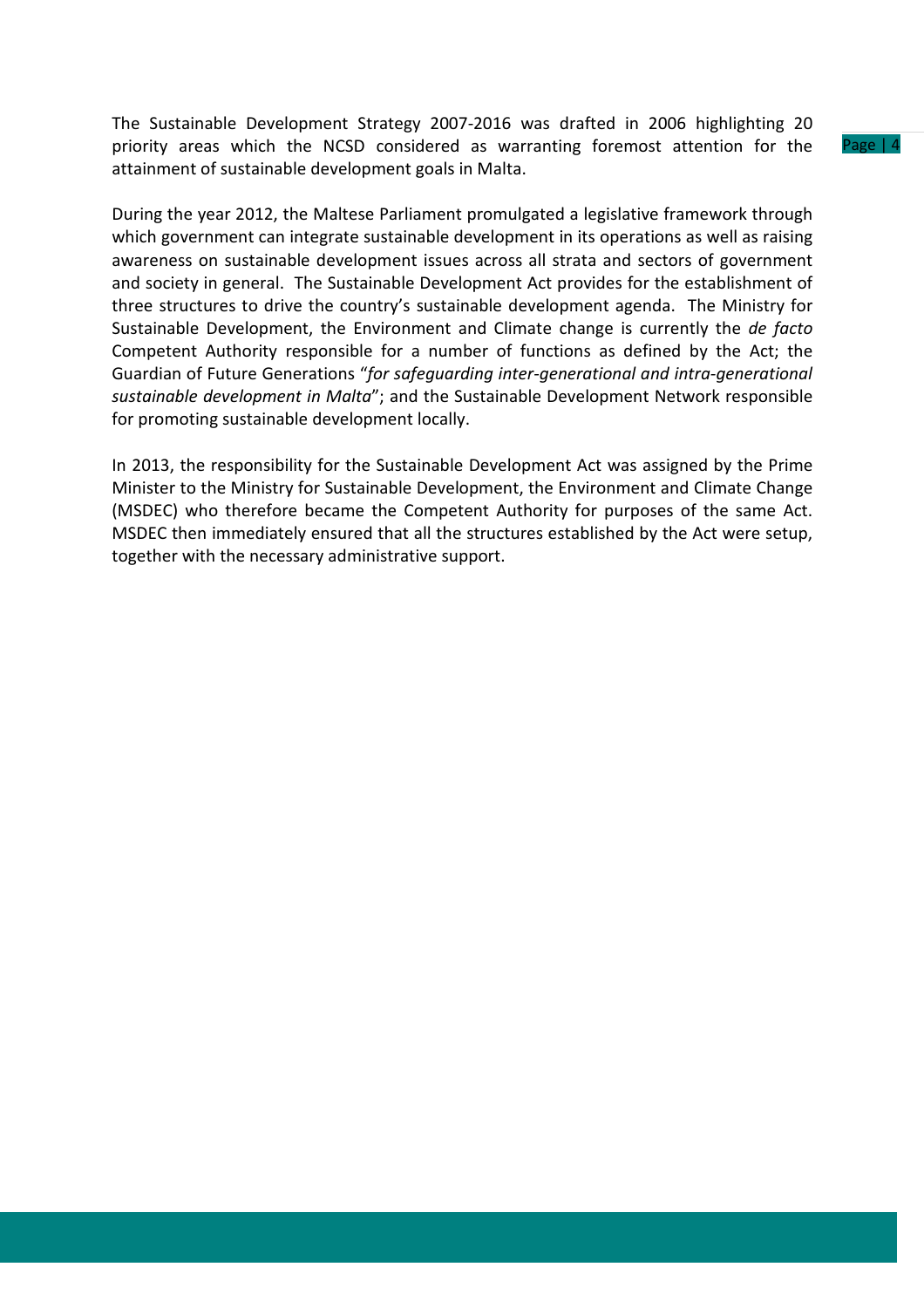### **2.0 Scope**

This report is being prepared in fulfilment of Part IV, Article 14 of the Sustainable Development Act which requires the Competent Authority to produce a report to be submitted to the Minister in charge of the Sustainable Development, delineating generally the activities carried out by the Competent Authority during the previous financial year. In terms of the Act the Minister shall provide a copy of the report to be laid on the Table of the House of Representatives and a debate held thereon as soon as practicable.

This Annual Report is construed to provide a national perspective of the work undertaken by Government and which dovetails with what would be considered as sustainable development initiatives. The report also aims to enable all interesting stakeholders to gain a good understanding of how sustainable development is planned to be mainstreamed. In this context it is all the ministries across Government, together with their respective departments and entities that, through their programme of works contribute towards ensuring sustainability.

The Competent Authority sought and obtained approval for the creation of an ad hoc Directorate for Sustainable Development so as to strengthen the organisational set-up and provide a greater impetus to the sustainable development agenda. A new director was engaged in November 2015 and who has been entrusted with the task of building and enhancing capacity both within MSDEC and also across the other Government Ministries to ensure effective mainstreaming of sustainable development parameters across Government policy making. The structure aims at providing the necessary components to facilitate sustainable development implementation across the board, particularly given the collective impetus each Ministry needs to make to ascertain the achievements of common objectives.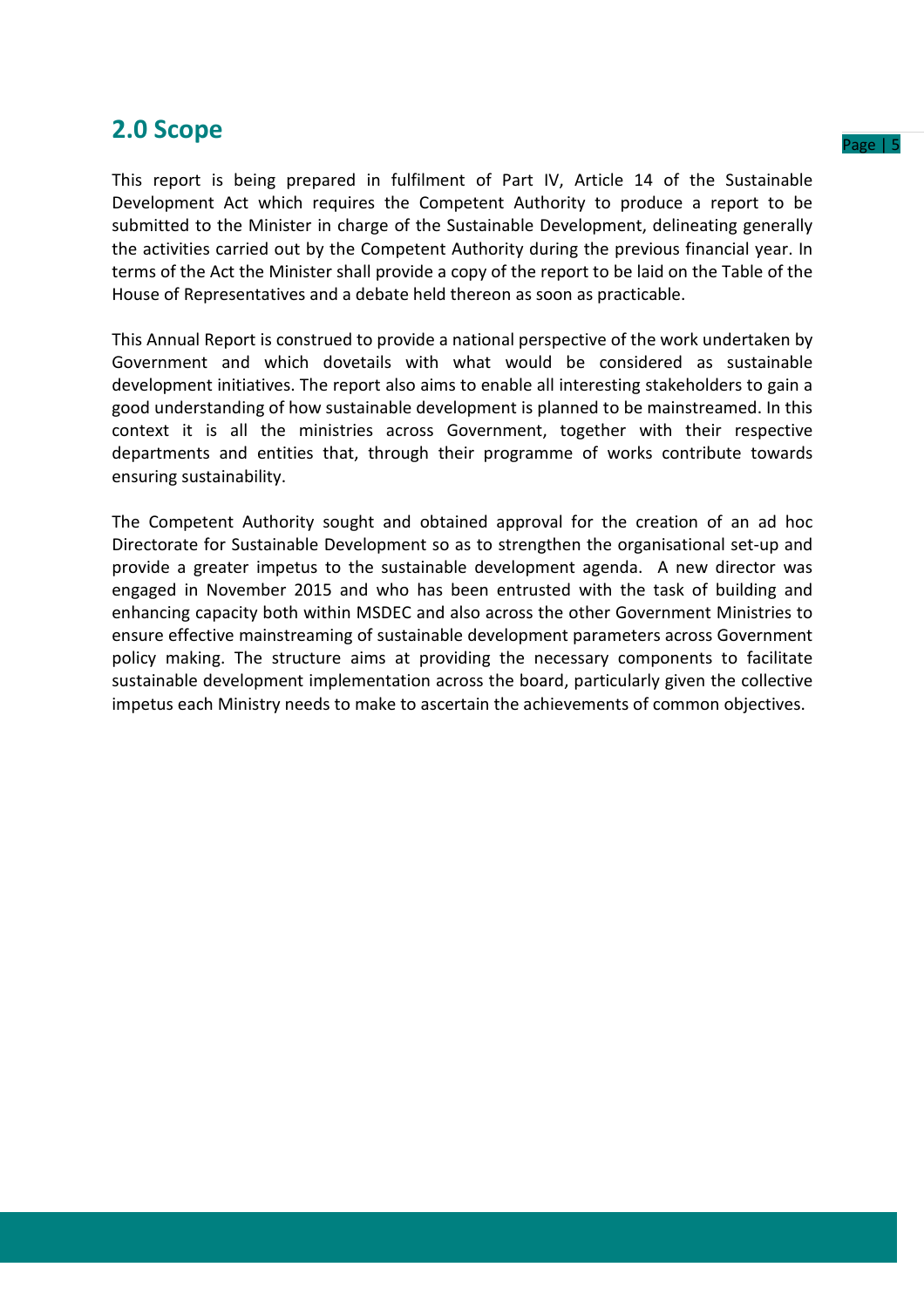### **3.0 Good Governance**

### **3.1 Harmonisation**

Sustainable development is a cross-cutting discipline that will rely heavily on good governance and policy integration. Although coordinated by a single competent authority, sustainable development needs to ensure that economic, social and environmental policies, plans and programmes are in unison in maximising the overall sustainability effect. To this effect it is important that through the new Sustainable Development Strategy all government stakeholders become aware of what sustainable development drives at and when developing policies, they ensure that economic, social and environmental goals are maximised across the set of policy options derived as a means to an end.

### **3.2 International Framework**

#### 3.2.1 The UN Agenda

The year under review marked a landmark moment in sustainable development. September 2015 saw the adoption by world leaders of the 2030 Agenda for Sustainable Development. This agenda includes 17 Sustainable Development Goals measurable through a set of 169 targets. Aimed at being implemented over the next 15 years this Agenda is designed as a "*plan of action for people, planet and prosperity*" (UN Resolution70/1, 2015, p. 1).

### 3.2.2 WPIEI Global

In view of the European Commitment regarding Sustainable Development MSDEC was regularly attending the WPIEI Global meeting held in Brussels. During these meetings specific agenda related to the environmental dimension of sustainable development were discussed. This is done in parallel with UNEP agenda which is set up from time to time. Malta participates actively during these meetings and provides the required feedback accordingly.

Malta also participated in the UNEA – 2 frameworks where resolutions on climate change, biodiversity oceans, sustainable urban development chemicals and waste amongst others discussed. Discussions on the implementation of the sustainable development goals as advocated by the UN were also held within this forum.

### **3.3 Local SD Organisations**

#### 3.3.1 Sustainable Development Network

During the period under review, a number of initiatives have taken place that contributed towards momentum build-up in the implementation of the Sustainable Development Act.

The Sustainable Development Network met quarterly during 2015 as prescribed by the SD Act. In focusing on all pillars of sustainable development, the Network held subject-specific sessions on: The sharing economy, The National Strategy Policy for Poverty Reduction &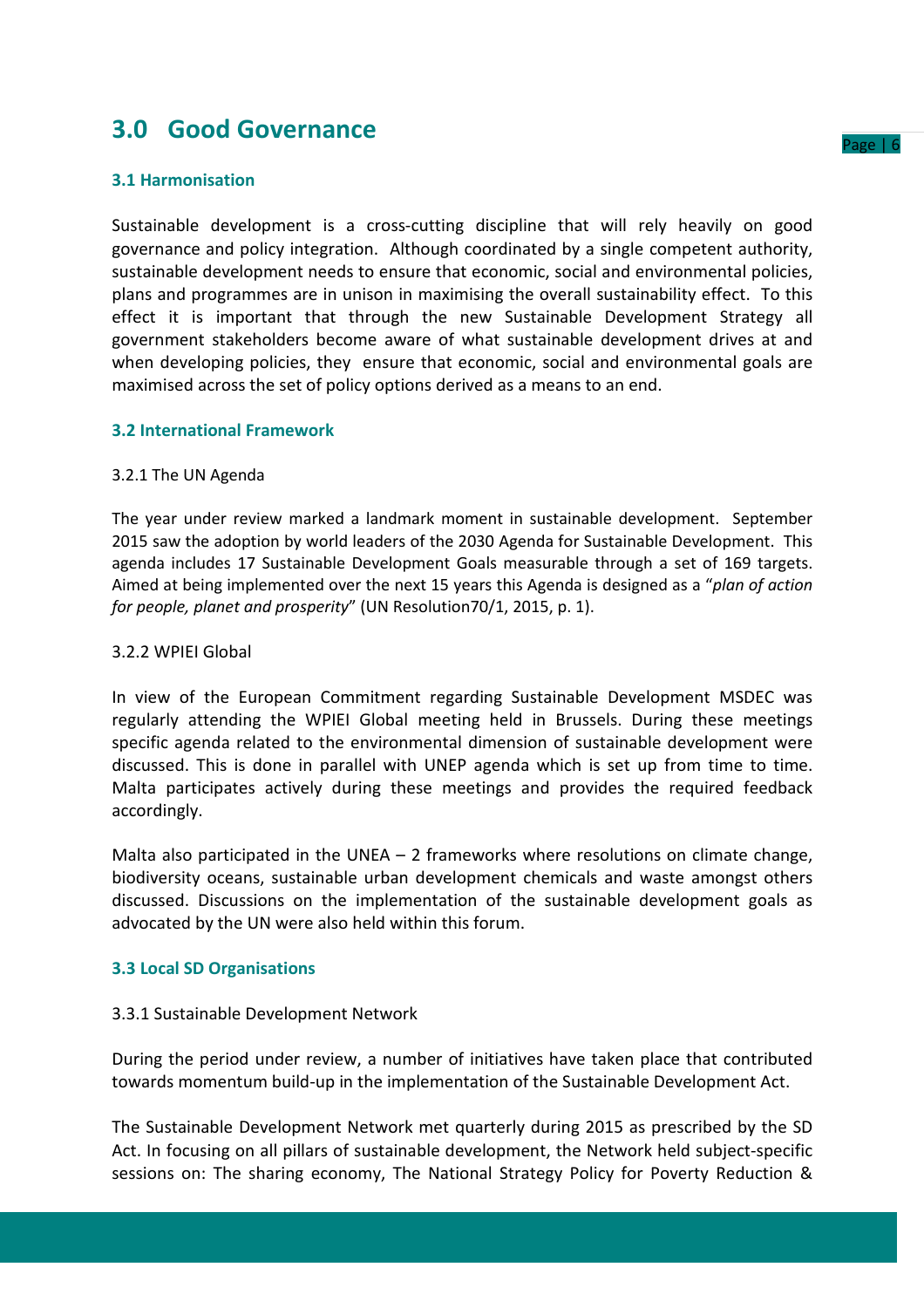Social Inclusion, the Pension Reform, Cultural Policy, The EU Year of Sustainable Development and the Green Economy Strategy and Action Plan. These were facilitated by experts in the area. Current policies based on the context and function of the National Research and Innovation Strategy 2020 and the review of the National Strategy for sustainable Development were also discussed within the SD Network.

#### 3.3.2 Guardian for Future Generations

Unfortunately, during the period under review, all the members forming the Guardian of Future Generations submitted their resignation citing the issue of lack of financial resources and lack of co-operation. Their mandate was also scheduled to be completed by the end of 2015.

### **3.4 Sustainable Development Act**

MSDEC commissioned an internal review of the Sustainable Development Act in order to assess the extent to which current legislation is effective in order to achieve its objectives and contribute towards sustainable development in the Maltese Islands. The second objective of the review was to evaluate the appropriateness of the policy and operational framework laid down by the Sustainable Development Act to underpin the management of sustainable development and of the need for streamlined and more effective legislation. Also of importance was the formulation of alternative institutional arrangements that would be more adequate and responsive to drive the overall national sustainability strategy across the public administration and across society as a whole.

This reaffirms that Sustainable Development focal points have a key role to play together with the MSDEC in order to facilitate and become enablers to mainstreaming sustainable development across government.

### **3.5 National Contribution towards the Sustainable Development Agenda**

Sustainable development does not exist in a vacuum. It is achieved through the workings of government, the private sector and civil society. It would be illogical to contemplate that sustainable development stewardship lies solely with one Ministry. On the contrary the principles of sustainable development should guide the workings of government to maximise the developmental ability of the country. Hence the sustainable development agenda is achieved through the collective effort and actions of the various Ministries, department and entities. To this effect, the following sections summarise the contribution of the workings of government towards sustainable development. For the first time, this report seeks to compile a selection from the current sustainable development indicators for Malta as a first step towards tracking the country's progress in this area. It is not intended to be a complete exposition of SD indicators but more a flavour of certain thematics.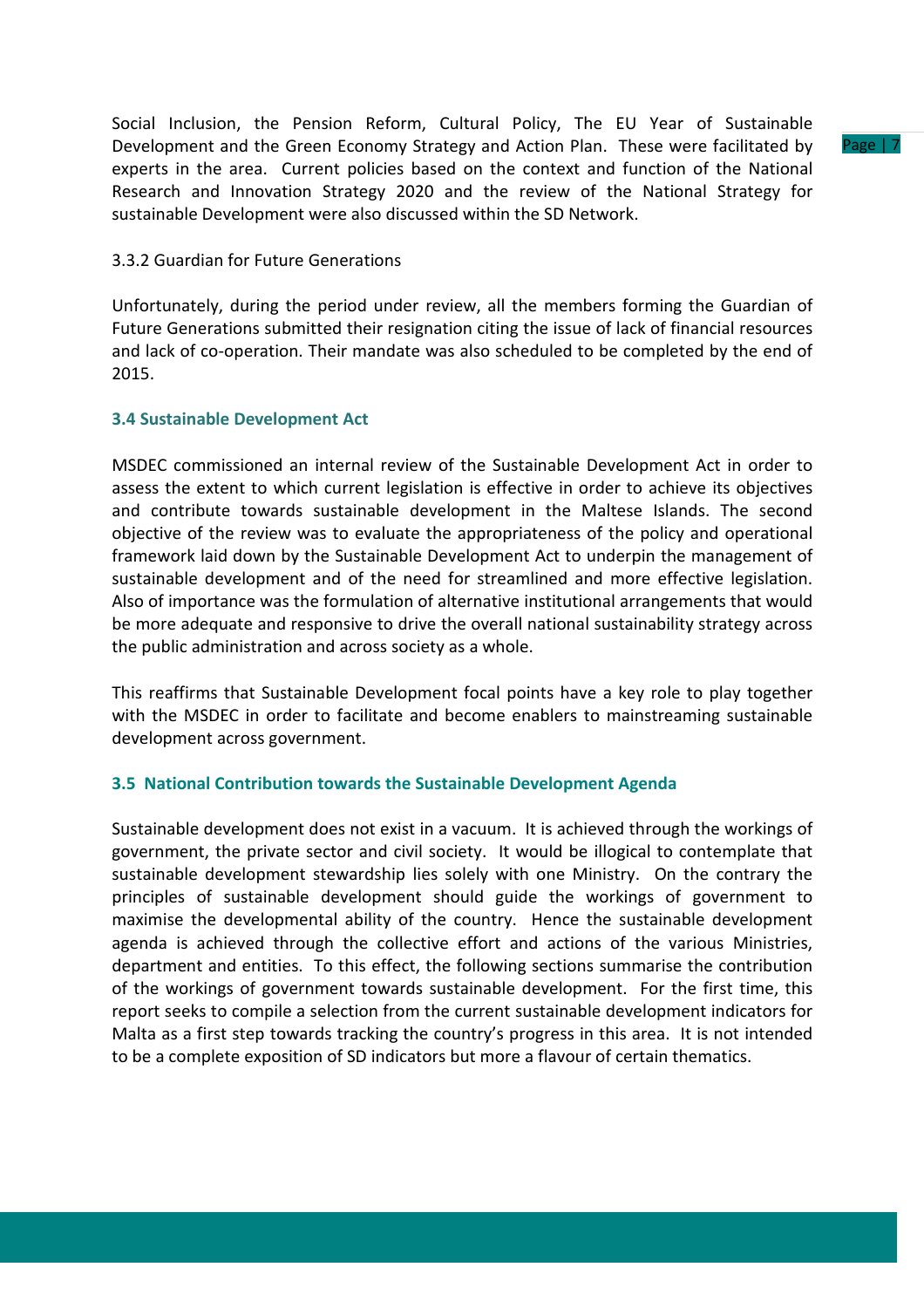### **4.0 Socio Economic Development**

### **4.1 Economic Performance**

Provisional estimates provided by the NSO (2016) indicate that, in 2015, Gross Domestic Product (GDP) stood at €8,796.5 million representing an increase of 8.8% over 2014. In real terms, GDP growth stood at 6.3%. The Central Bank of Malta is projecting real GDP growth of 5% for 2016 and 4.2% for 2017. This growth is mainly owning to professional, scientific and technical activities; administrative and support service activities (NACE M to N) which increased by 17.9% followed by wholesale and retail trade; repair of motor vehicles and motorcycles; transportation and storage; accommodation and food service activities (NACE G to I) which increased by 9.6%; whilst public administration and defence; education; human health and social work activities (NACE O to Q) increased by 6.9%. Total final consumption expenditure increased by 4.9% in real terms over 2014. At the same time, gross fixed capital formation increased by 21.4% in real terms indicating an increase in investment.



Figures 1 and 2 show the Real GDP per capita and the respective growth rate.

#### **Figure 1 – Real GDP per capita: Malta vs EU-28 (Source: Eurostat)**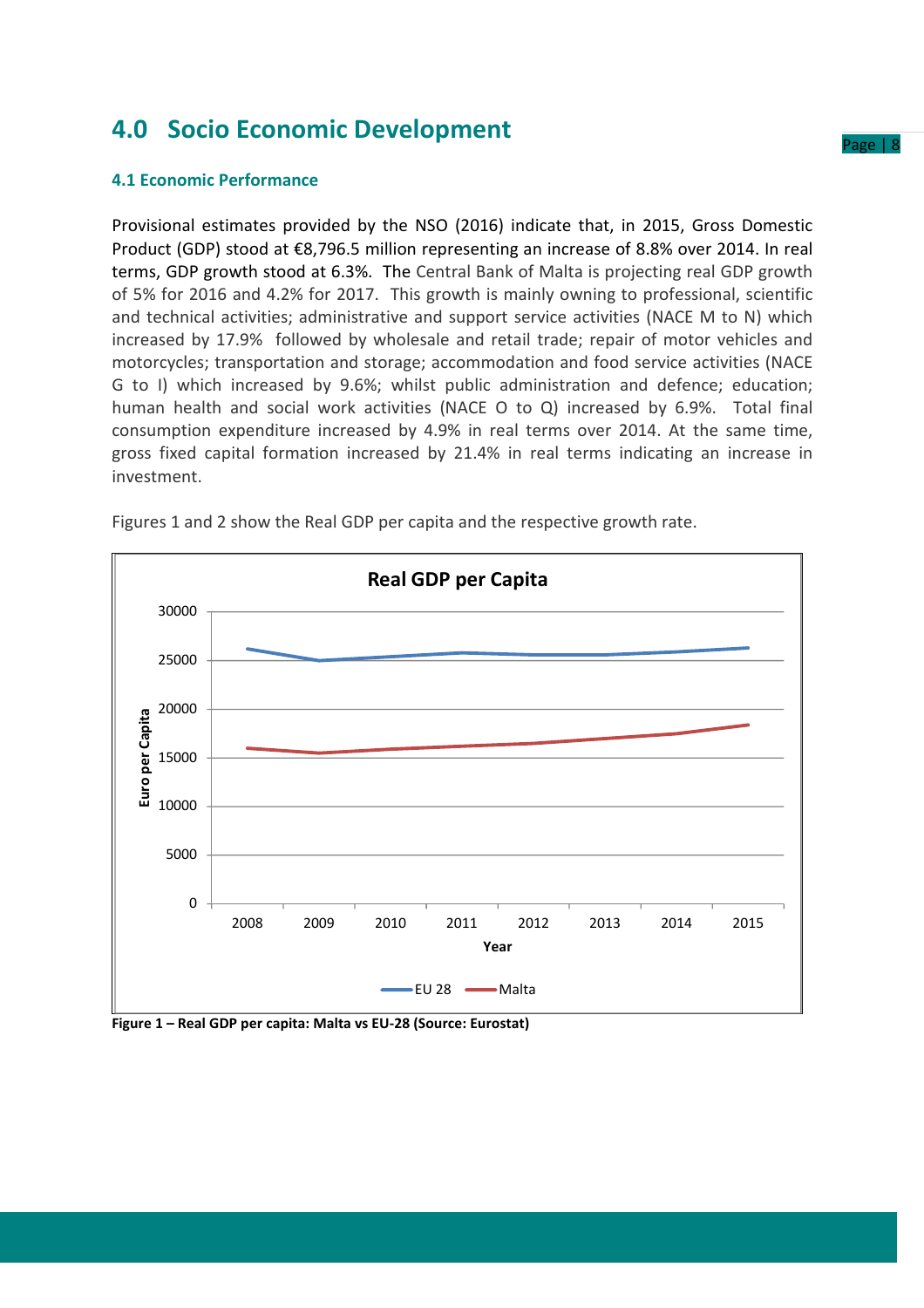

**Figure 2 – Real GDP per capita growth: Malta vs EU-28 (Source: Eurostat)**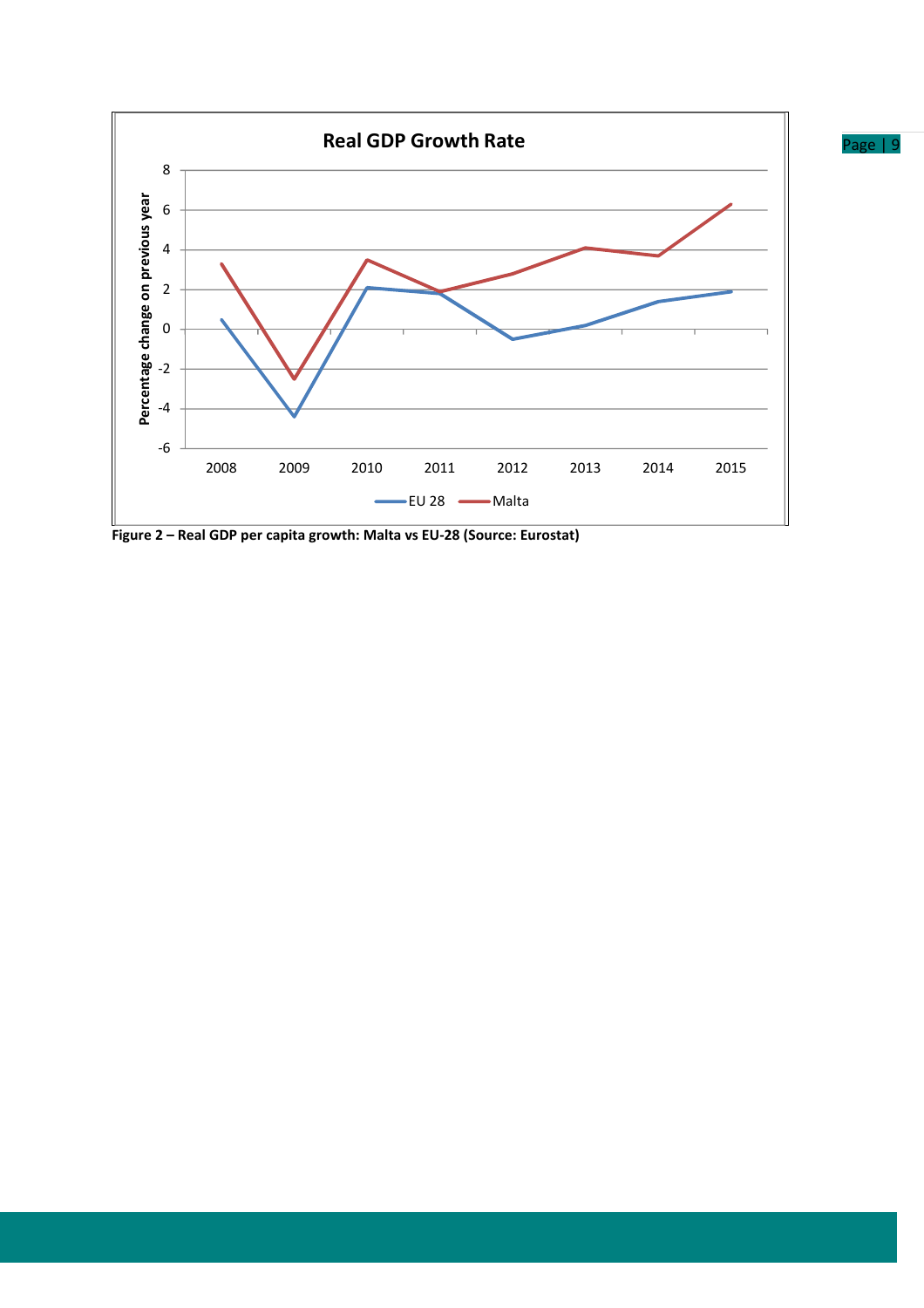### **4.2 Employment**

Malta's Labour Force Survey (NSO, 2016) estimates that during 2015:Q4 an increase of 3.0% in employment was registered when compared to 2014:Q4. The activity rate for 2015:Q4 was estimated at 67.5% with the highest rate recorded among persons aged 25-54 (80.9%). This represents an increase of 1.8 percentage points over the previous year. From the employed population, 64 out of every 100 persons between 15 to 64 years, were employed with the highest employment rate recorded among persons aged between 25 and 54 (77.4%). Self-employed persons accounted for 14.1% of the total employed population. Average annual salaries varied from €29,917 (managers) to €11,227 (elementary occupations) with the average annual basic salary of employees as per 2015:Q4 estimated at €16,882.

The unemployment rate for 2015:Q4 stood at 5.2%. Among the unemployed, 39.0% stated that they had been seeking work for at least 12 months. Figure 3 compares Malta's total employment rate with that of the EU-28 and shows that whilst Malta's employment rate is growing rapidly, that of the EU-28 has been in decline or flat. Moreover, during 2014, the gap between Malta and the EU-28 in terms of the total employment rate was at its lowest ever.



**Figure 3 – Total Employment Rate: Malta vs EU-28 (Source: Eurostat)**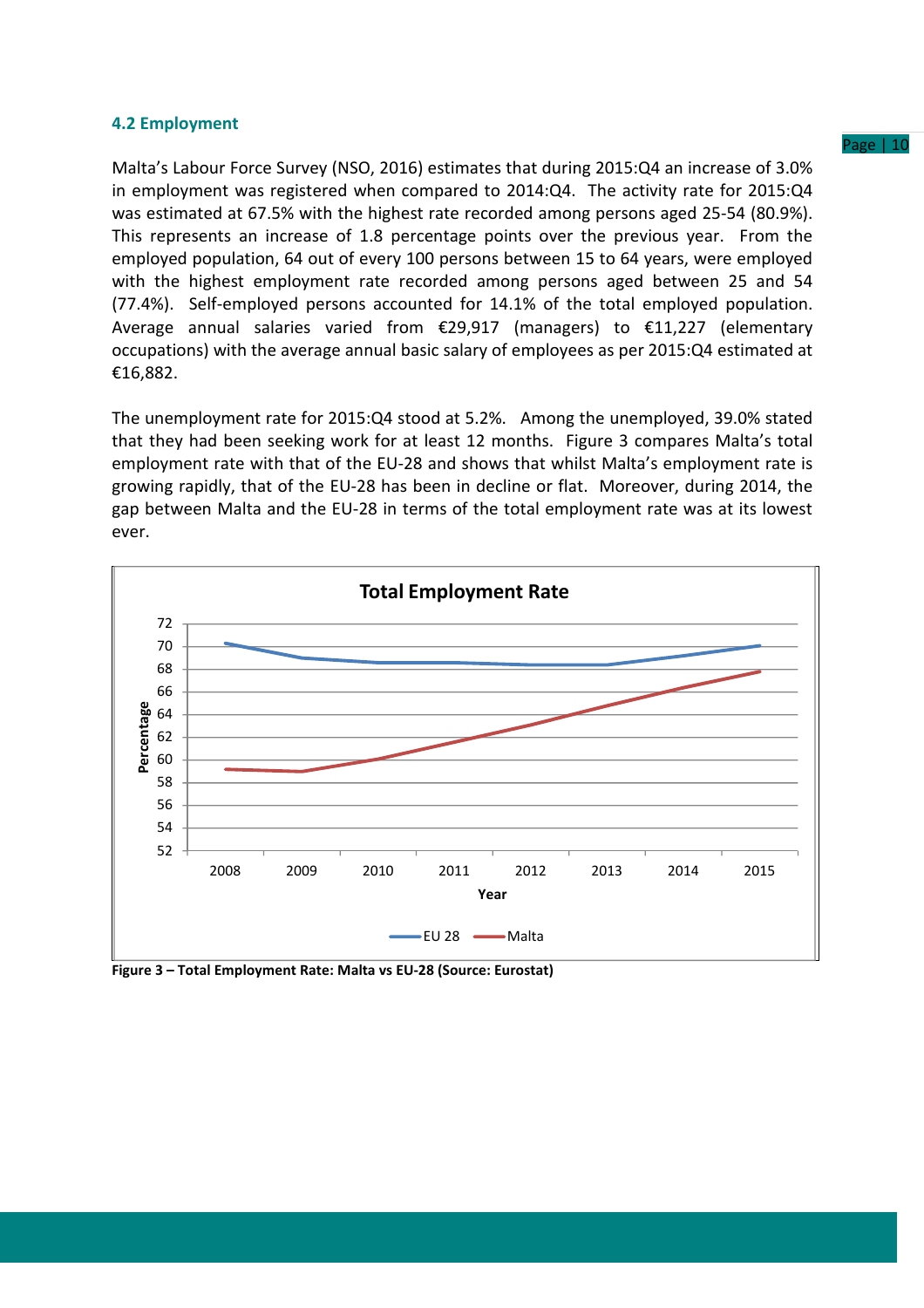### **5.0 Sustainable Consumption and Production**

The concept of sustainable consumption and production was later recognized in the Johannesburg Plan of Implementation, adopted in 2002 at the World Summit on Sustainable Development (WSSD). As defined by the Oslo Symposium in 1994, sustainable consumption and production (SCP) is about *"the use of services and related products, which respond to basic needs and bring a better quality of life while minimizing the use of natural resources and toxic materials as well as the emissions of waste and pollutants over the life cycle of the service or product so as not to jeopardize the needs of further generations"*.

On that occasion, sustainable consumption and production was identified as one of the three overarching objectives of, and essential requirements for, sustainable development, together with poverty eradication and the management of natural resources in order to foster economic and social development. It was acknowledged that fundamental changes in the way societies produce and consume are indispensable for achieving global sustainable development.

The headline indicator in this sector is that of resource productivity which is defined as the ratio between gross domestic product (GDP) and domestic material consumption (DMC). High resource productivity reflects the value that is being obtained from one unit of resource.



**Figure 4 – Resource Productivity: Malta vs EU-28 (Source: Eurostat)** 

Figure 4 shows that whilst, in the European Union (EU), resource productivity increased from 1.53 €/kg in 2002 to 1.95 €/kg in 2014, an increase of 27.8% the same cannot be said for Malta which saw a decrease of 18.6%. This results from a significant growth of 61.4% in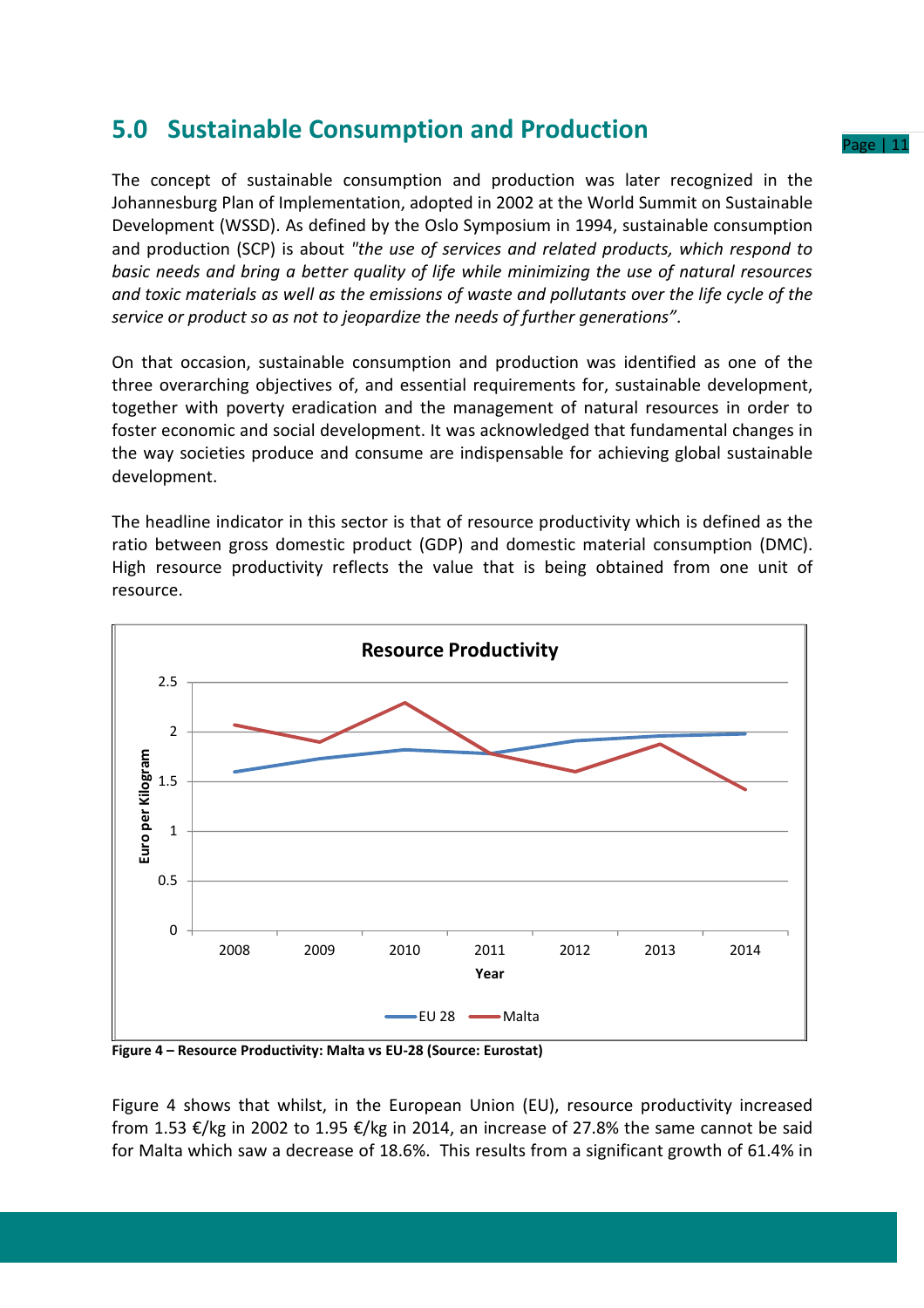Malta's domestic material consumption and which may have been the result of developmental characteristics that prevailed in Malta over this period.

This is also evident in the amount of waste Malta generates. However, Malta's Waste Management Plan aims to address the reduction and recycling of waste in order to contribute towards enhanced resource productivity levels. Nonetheless, more effort must be put into this aspect even more so in the light of the Commission's Action Plan on the circular economy which aims to enhance resource productivity by extending the life cycle of resources through enhanced recycling.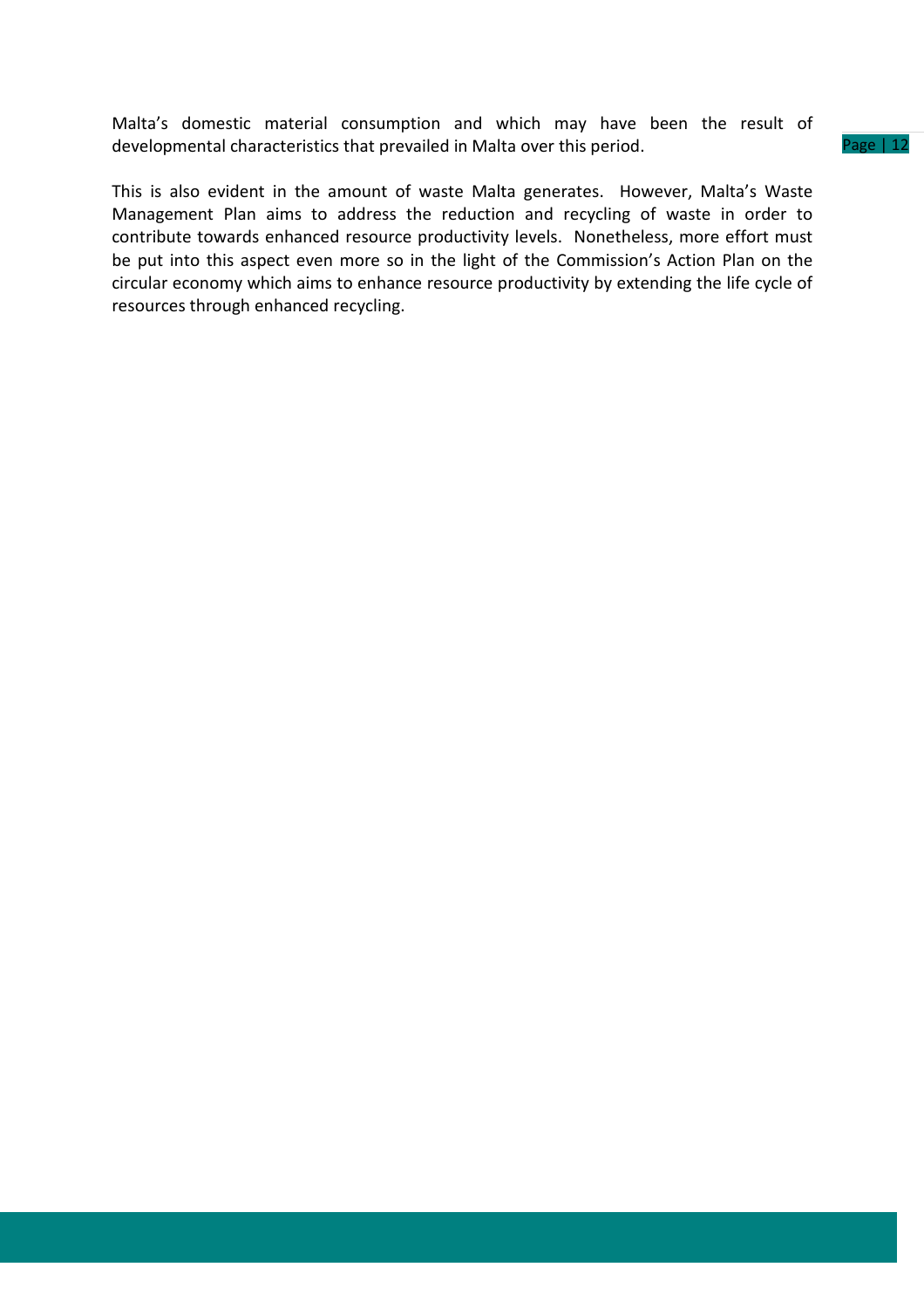## **6.0 Social Inclusion**

### **6.1 Income and Living Conditions**

Statistics available for the year 2014 show that the monetary at-risk-of-poverty rate stood at 15.9% with the at-risk-of-poverty or social exclusion rate at 23.8%. The at-risk-of-poverty rate among persons aged below 18 years of age stood at 24.1% whilst that for persons aged 65 and over stood at 16.9%. Persons living in single parent households were found to have a higher at-risk-of-poverty with 46.3% having an NEI below the at-risk-of poverty line. The difference between the at-risk-of-poverty rates between households with and without dependent children stood at 19.4% and 12.1% per cent respectively.

Government has begun implementing a number of measures from its 2014 document entitled National Strategic Policy for Poverty Reduction and Social Inclusion. This Ministry is elated to notice that the Strategy recognises sustainable development as one of the three "*overarching challenges"* that "*underpin Malta's success in effectively addressing poverty and social exclusion"* (MFSS, 2014, p.10). The strategy focuses on four population groups namely:

| (i) | children;         | (ii) elderly;      |
|-----|-------------------|--------------------|
|     | (iii) unemployed; | (iv) working poor. |

within the context of six key dimensions that can determine or alleviate poverty and social exclusion, namely:

- (a) income and social benefits;
- (b) employment;
- (c) education;
- (d) health and environment;
- (e) social services; and
- (f) culture.

As part of Government's social inclusion initiatives, the following measures were completed during 2015:

- full award of the cost of living allowance to pensioners;
- an additional bonus to the elderly over 75 years of age
- a compensatory bonus for workers who were not alleviated through the cut in income tax;
- the inclusion of unemployed youths in the Youth Guarantee programme aimed to bring this vulnerable sector towards a more employable status. This also included single unmarried persons under the age of 23;
- improvements to maternity leave benefits;
- improvement to pension benefits for those not entitled to a pension:
- increase in children's allowance for low income families;
- commencement of the building of residential homes within the community for persons with special needs
- a packet of support measures for persons with special needs: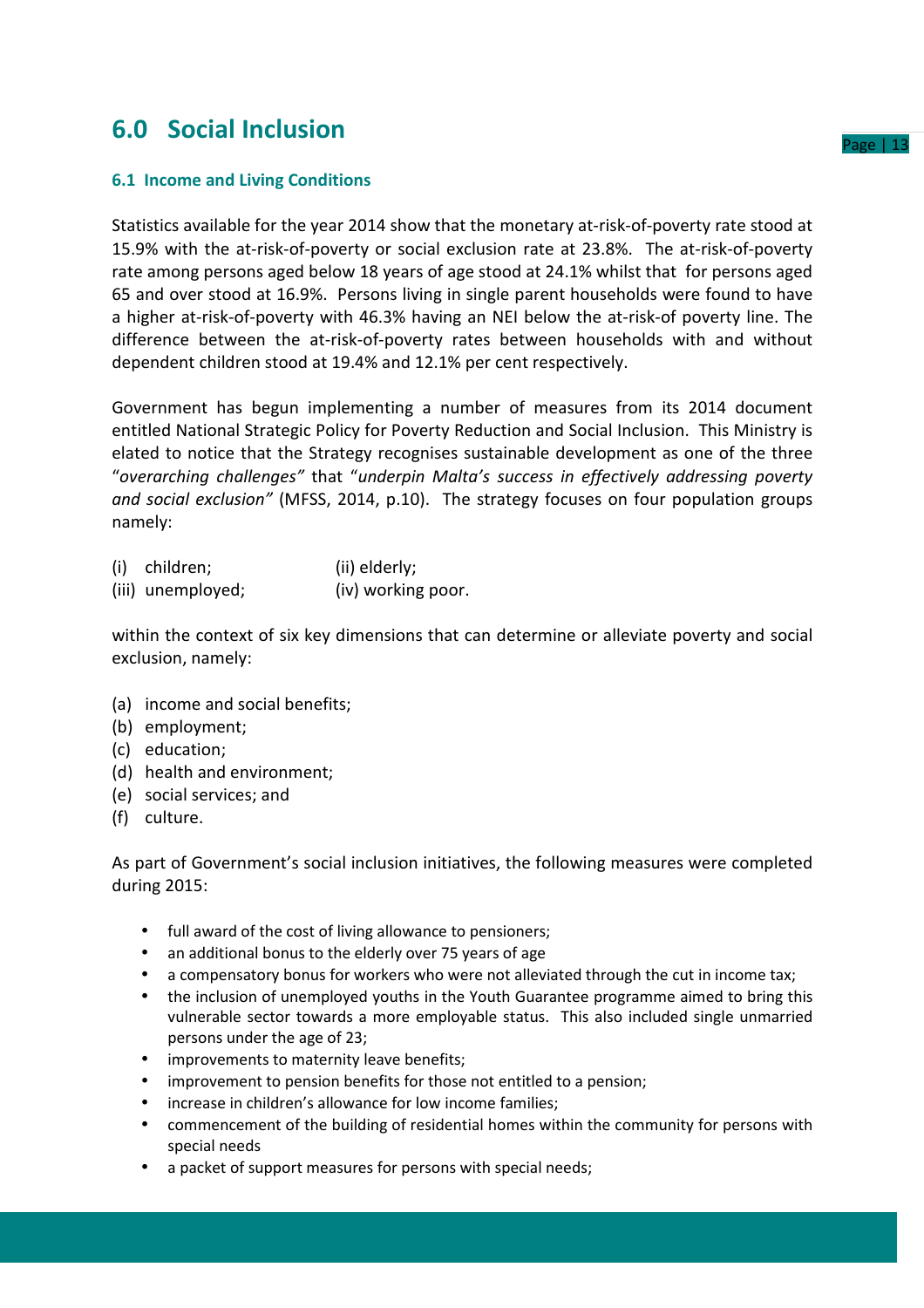Figure 5 shows the reversal in trend that Malta achieved between 2013-2014 in the percentage of people at risk of poverty or social exclusion, a figure that has always been below the EU-28 average.





**Figure 5 – People at risk of poverty or social exclusion: Malta vs EU-28 (Source: Eurostat)** 

#### **6.2 Education**

Sustainable development stresses the need for a holistic approach conducive to a better quality of life focusing a long-term time framework, rather short-term gains. One crucial aspect of this framework is the establishment of education for sustainable development in the formal, informal and non-formal sectors. During 2015, a Board of Governors was appointed with the specific remit of planning and initiating the development of the National Strategy for Education for Sustainable Development (NSESD) and to publish the final version of the NSESD document. The Board is composed of representatives from the Ministry for Education and Employment; the Ministry for Sustainable Development, the Environment and Climate Change; and the Centre for Environmental Education & Research (CEER).

To ensure that the public is consulted even in the compilation of the NSESD Public Consultation Document, a group of graduate researchers were recruited, through a public call, to investigate the state of ESD in various target groups/organisations loosely grouped under the following seven categories: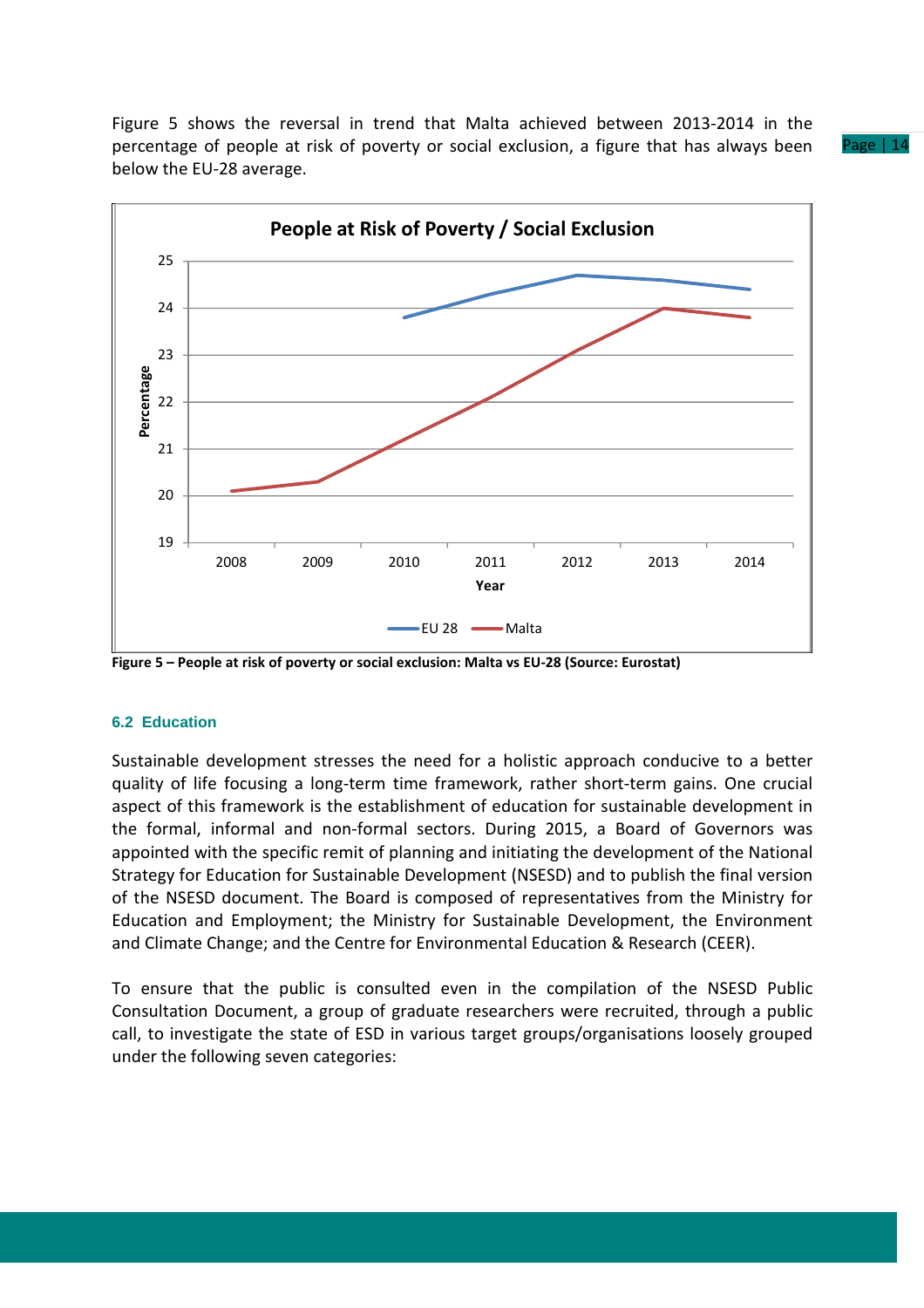- Government organisations and Authorities
- Environmental / Development organisations
- Opinion makers
- Mass Media and the Arts
- Education organisations
- Influence groups (Business, Professional and other groups)
- Civil Society

The researchers reviewed online and printed documentation produced by the group/organisation, carried out interviews with key persons in the organisation and administered questionnaires with the aim of establishing (a) the level of competence and commitment towards ESD; (b) the availability of ESD related tools and materials; (c) the extent of ESD research conducted; and (d) examples of good practice. The NSESD Public Consultation Document will be available for public consultation in 2016.

At the end of the UN Decade of Education for Sustainable Development (UNDESD), the Centre for Environmental Education and Research (CEER) organized a conference with the primary objective of creating a forum in which to share local experiences, practice and research on Education for Sustainable Development (ESD).

Specifically the Conference sought to:

- Promote networking between different institutions working in ESD and related educations.
- Discuss post UNDESD strategies to policies on ESD.
- Identify current challenges (in ESD promotion) and seek strategies to address them.
- Celebrate CEER's work and showcase research in ESD carried out through the Centre

The conference was intended for students, lecturers, teachers, senior management, head teachers, education department personnel, policy makers, curriculum development specialists, CSOs and NGOs, local councils, practitioners in the field of environment and sustainable development and the general public that shares the broad aims of the conference. The First Malta National ESD Conference was held on the 20 and 21 February 2015 at the Aula Magna, University of Malta Valletta Campus.

The University of Malta continues to increase the visibility of sustainable development and sustainability training across a number of Faculties, Institutes and Centres. This is of great importance as the mainstreaming of sustainable development and sustainability principles across academic programmes will ensure that a more cohesive and integrative *forma mentis* arises.

The same can also be said of MCAST which is also integrating sustainable development and sustainability principles within the programmes that it offers.

The Centre for Development, Research and Training has also been active in sustainable development related training through initiatives with the aim of developing adequate training on sustainable development for the public administration.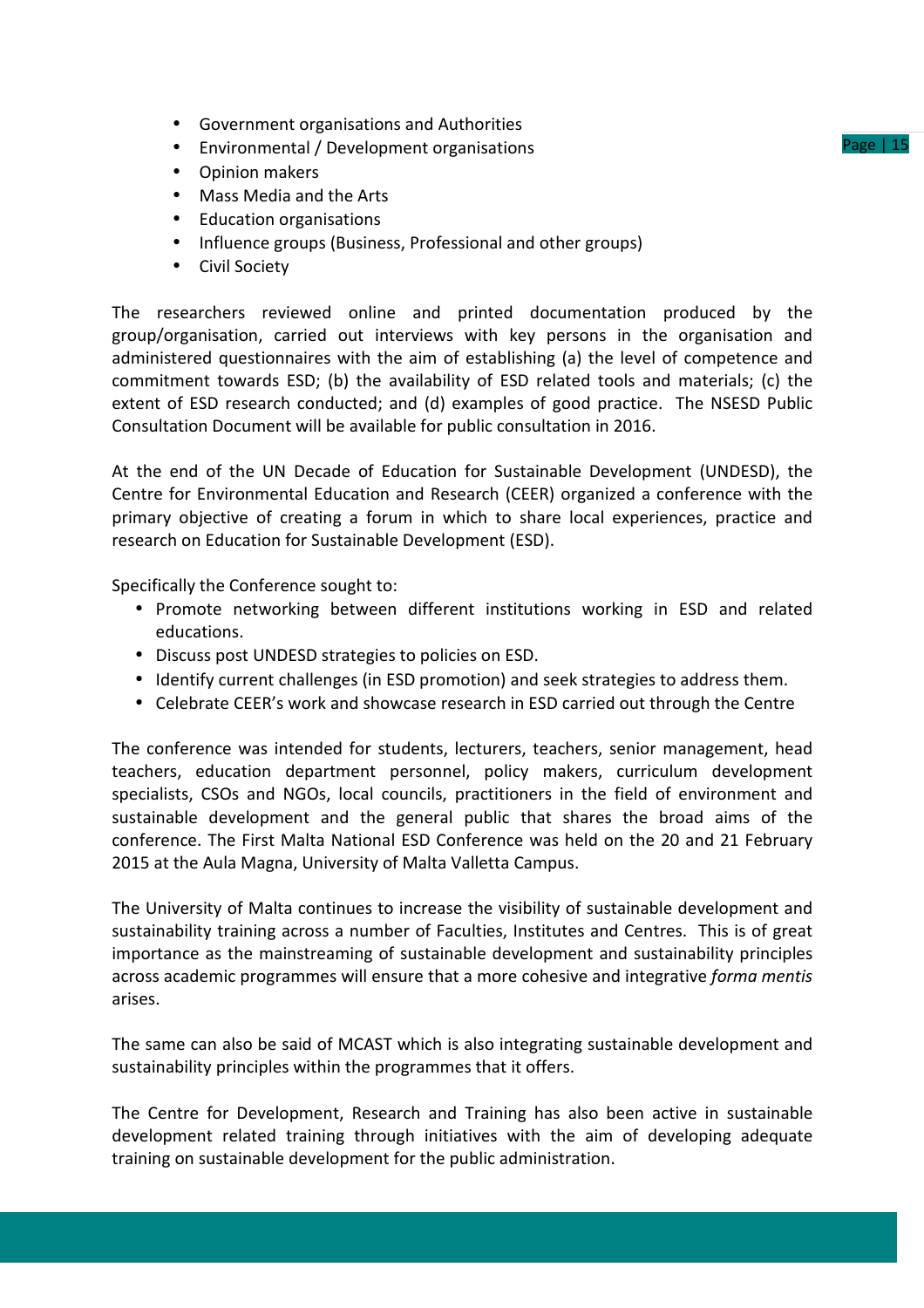Education is considered to be a determining factor in its contribution to sustainable development as the percentage of early school leavers in Malta as at 2015 stood at 20.1%, down from 20.5% in 2013 but still higher than the EU-28 average of 10.9%. At the same time, the mainstreaming of sustainable development requires the mainstreaming of lifelong learning. Malta is showing a growing trend in the percentage of people in lifelong learning which, as at 2015, stood at 7.1% compared to 10.6% in the EU-28. Trends over the period 2008-2015 are shown in Figure 6.



**Figure 6 – People in lifelong learning: Malta vs EU-28 (Source: Eurostat)** 

### **6.3 Sustainable Pensions**

A new measure introduced during 2015 was the introduction of the third pillar pension and the individual savings account scheme aimed to enable workers to better plan for a top-up to their statutory pension.

During 2015, various recommendations were been presented by the Strategy Group to meet each of these principles. The past decade saw a radical transformation with regard to the active employment of women – increasing from approximately 32% in 2004 to slightly fewer than 50% in 2015. The Strategy Group recommended new measures to render increased female participation in the labour market including but not limited to credits for child rearing, credits for human capital (more women than men graduate from tertiary education) etc. Continued increased female participation is expected to have two significant impacts: (i) increased revenue as a result of more contributions paid and hence strengthening the sustainability of the pension; and (ii) in future families both spouses will receive a pension each unlike that of current and previous generations where the family received the single pension of the male spouse - thereby strengthening adequacy. All of these recommendations were taken on board by the Government and were announced for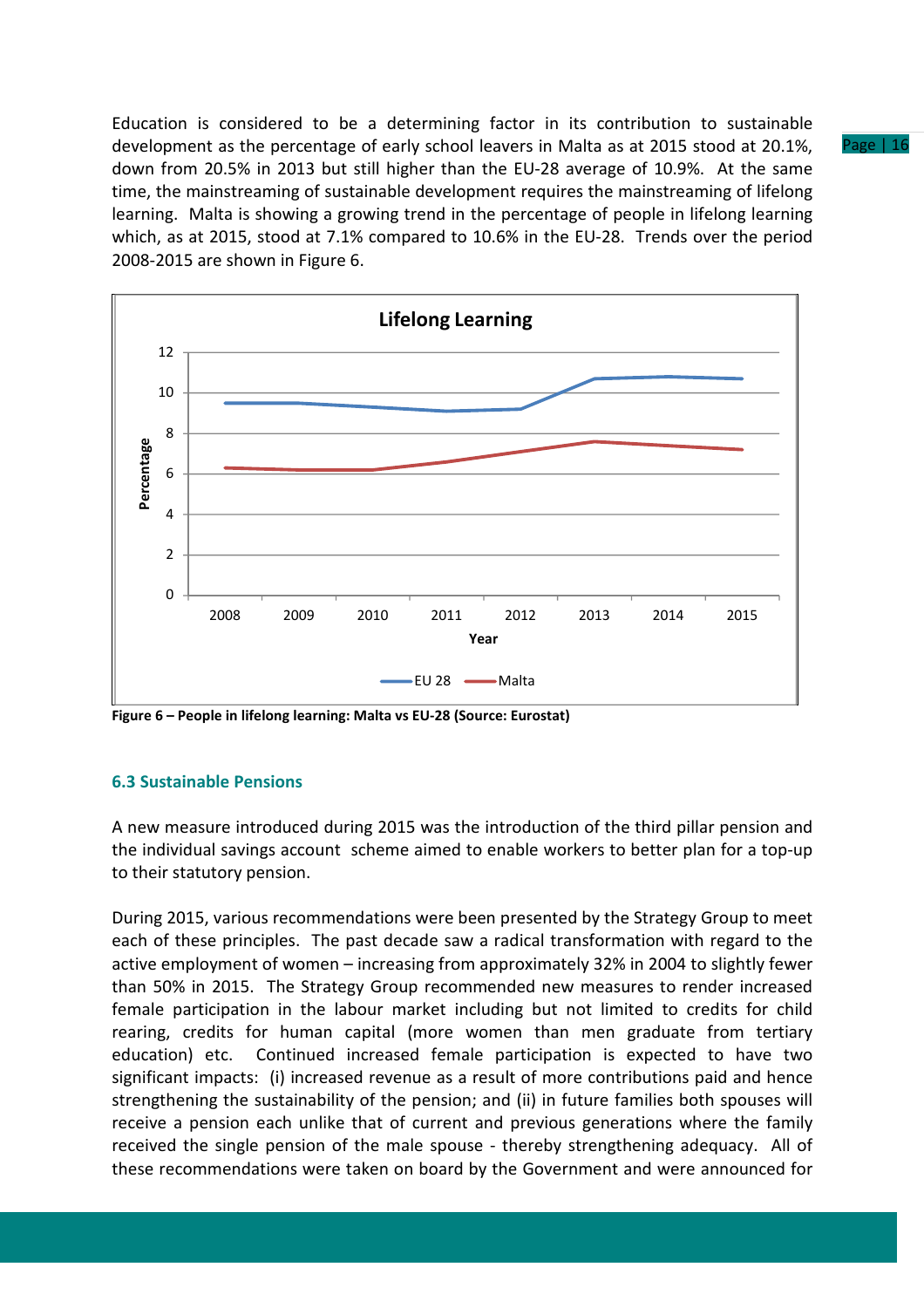the 2016 budget. The presence of retirees in the labour market has increased – though not to the extent desired. Given that the pension system allows persons to retire before the new statutory retirement age if they meet certain conditions the Strategy Group recommended the introduction of incentives to nudge people to defer early retirement and changes to certain rules relating to credits awarded to tighten the criteria leading to early retirement. Reforms to pension systems are long term requiring 50 year projections to simulate a person's life cycle from their first entry into the labour market to retirement age. Thus on-going review is important so that assumptions are tweaked to reflect changing circumstances, build on positive developments, and recalibrate others that may not have worked as planned. The Strategy Group proposed that the current mechanism in the Social Security Act that mandates a health check of the pension system every 5 years, the next will take place by 2020, is retained.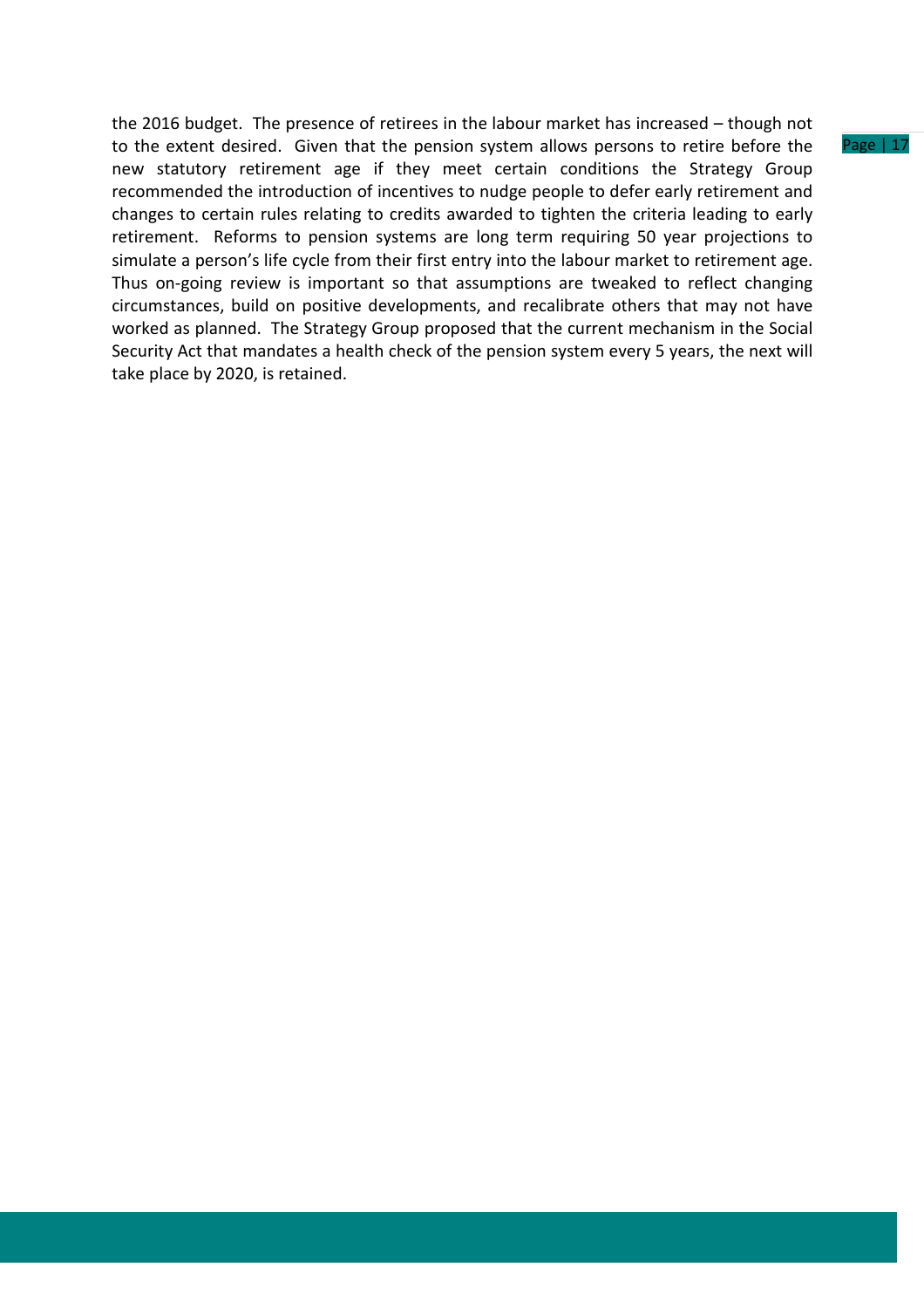# **7.0 Demographic Changes**

Employment of older workers continued its upward trend and, as in 2014, stood at 37.8% up from 36.3% in the previous year. Although significantly lower than the figure for the EU-28, the upward trend observed in Malta is encouraging particularly due to incentives that had been rolled out earlier to incentivize older workers to remain in the market. Current trends are summarized in Figure 7 and show that growth rates for Malta are similar to those of the EU-28.



**Figure 7 – Employment Rate of Older Workers: Malta vs EU-28 (Source: Eurostat)** 

The indicator Healthy Life Years (HLY) at age 65 measures the number of years that a person at age 65 is still expected to live in a healthy condition. Latest Eurostat figures show that as of 2013, Malta's HLY stood at 12.7 compared to the EU-28's 8.6. Malta's crude rate of population change at 2014 stood at 9.3, higher than the EU-28's 2.5 whilst its aggregate replacement ration was at par with that of the EU-28 at 0.56. Malta's duration of working life has constantly been on the increase and as at 2014 stands at 33 years compared to the EU benchmark of 35.3 years.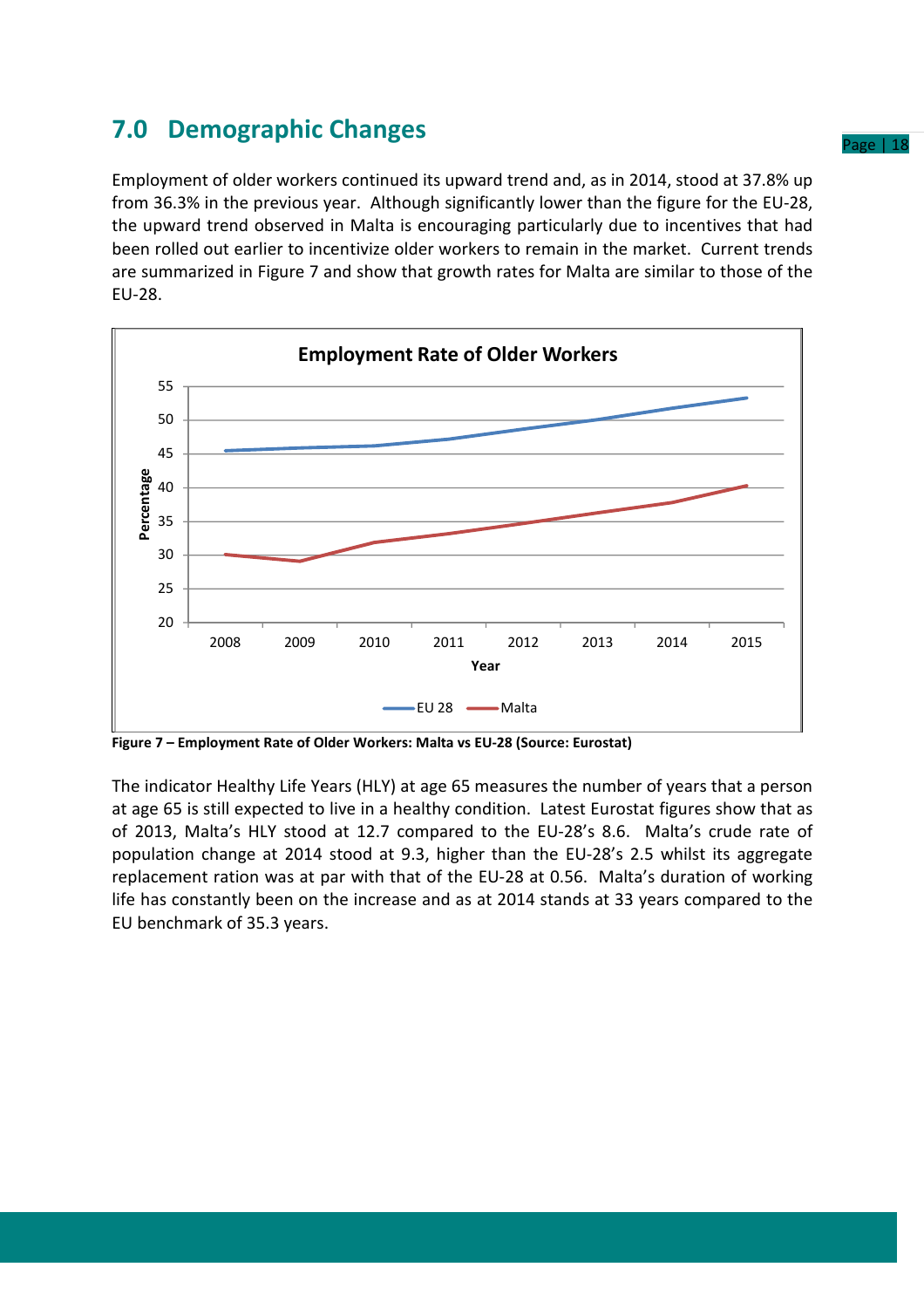### **8.0 Public Health**

As at 2013, health life years for Maltese males and females stood at 71.6 and 72.7 years respectively as compared to the EU-28's 61.4 and 61.5 respectively. This shows that Malta's population is well supported from a health perspective and can yield potentially longer involvement times in active service. Death rate due to chronic diseases per 100 000 persons is also lower for Malta with a total of 90.8 compared to EU-27's 116.2 as at 2009. Moreover, the rate of people having a long-standing illness or health problem, by income quintile is equivalent to that of the EU-28. Suicide death rates are negligible compared to European averages. This once again reconfirms a healthier lifestyle that Maltese people lead and which is supported by a socio-economic and environmental level of resilience. Whilst this may point towards a quality of life supported not least by effective and efficient healthcare systems, all measures that improve the economic, social and environmental status of Malta and its residents contributes towards improved public health.

The reason as to why data for indicators such as the production of toxic chemicals, by toxicity class and the urban population exposure to air pollution by particulate matter have not been reported to Eurostat and what is required for such to happen needs to be understood further from the competent authority.



 **Figure 8 – Healthy Life Years & Life Expectancy at Birth: Malta vs EU-28 (Source: Eurostat)**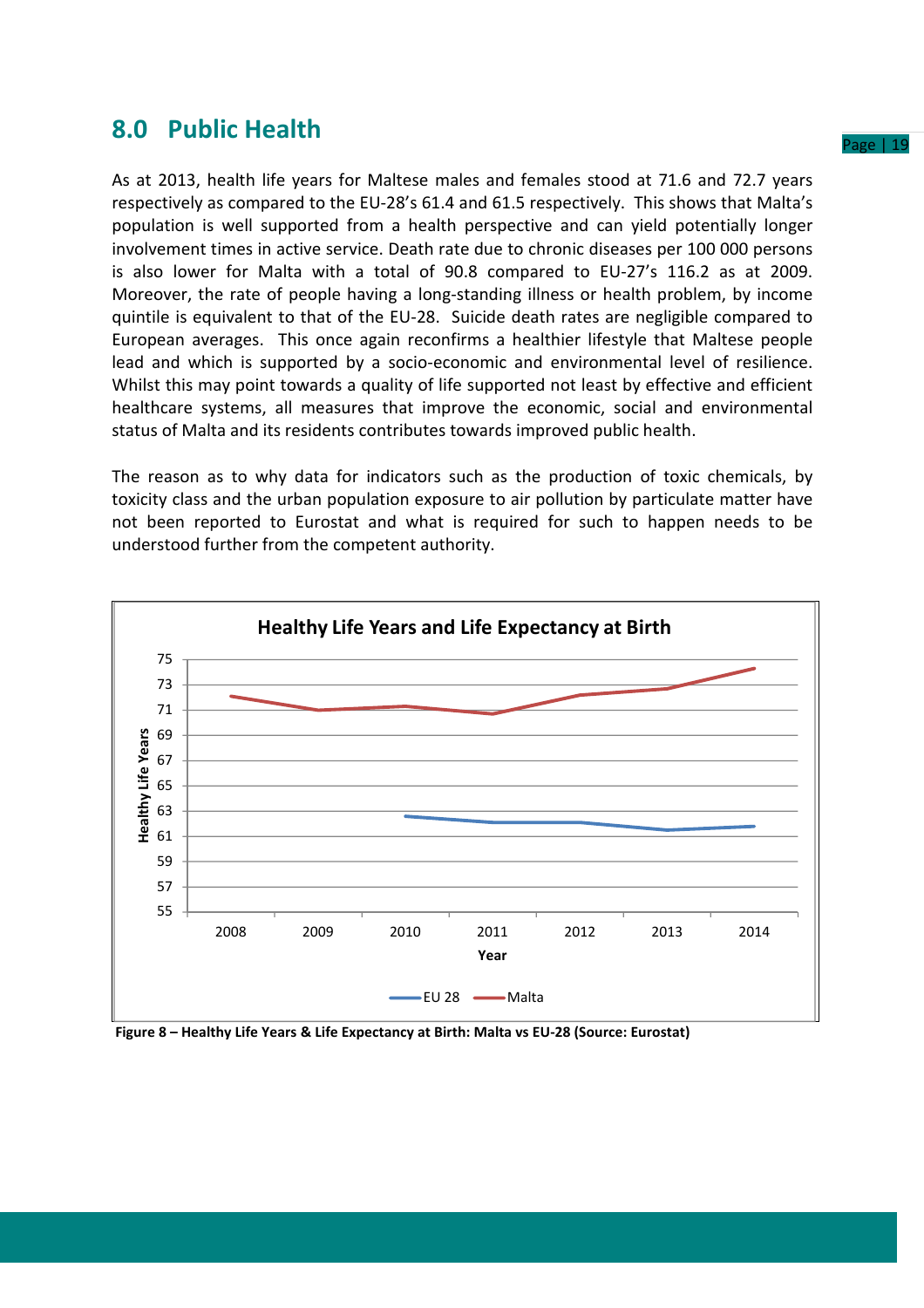### **9.0 Climate Change and Energy**

### **9.1 Climate Policy**

The Directorate for the Environment and Climate Change was heavily engaged in the drafting and adoption of a framework act for climate action. In July 2015, these were translated into the enactment of the Climate Action Act, 2015 (Cap. 543). The rationale for this Act stems primarily from Malta's obligations as an EU Member State and as a Party to international agreements on climate change under the UNFCCC. As an EU Member State, Malta's climate change obligations lie within the context of the 2009 Climate and Energy Package. The Climate Action Act, 2015 (CAP543) aims to streamline Government's commitments on climate change on both mitigation and adaptation. It also focuses to instill ownership across the board to finetune effective climate action and governance. The Act is meant as a framework legislation enabling the enactment of subsidiary legislation and bringing together existing or newly enacted legislation concerning the regulation of greenhouse gas emissions in line with EU and international law. The National System For The Estimation Of Anthropogenic Greenhouse Gas Emissions By Sources And Removals By Sinks Regulations, was been enacted to provide for the establishment of a national system for the estimation and reporting of anthropogenic greenhouse gas emissions by sources and removals by sinks. Malta initiated the process of developing a national Low Carbon Development Strategy (LCDS) in accordance with requirements under Malta's Climate Change Act, the United Nations Framework Convention on Climate Change (UNFCCC) and European Union legislation. The LCDS shallgive particular emphasis on increasing Malta's socio-economic and environmental resource resilience . 3 Milestones have been achieved so far namely:

- Milestone 1 was the preparatory phase, whereby the Ministry carried out a scoping exercise that included a detailed scientific assessment of state of play; the identification of development and emission trends drivers; the identification of processes relevant to the formulation of the LCDS that are already in hand or in the pipeline (e.g. ongoing studies; ongoing data collection and analysis exercises) and a gap analysis.
- Milestone 2; encompasses the development of a draft high level Low Carbon Development Vision Document which will focus mainly on identifying the strengths of where low carbon shall be directed.
- Milestone 3 is the development of guiding principles and proposed approach towards developing the structure of the LCDS.

Malta actively partecipated in the climate change international negotiations, which culminated with the Paris Agreement in Decemeber at COP 21 (UNFCCC Climate Change Conference held in Paris), where 195 countries adopted the first-ever universal and legally binding global climate deal. The ambitious yet balanced agreement is considered as the first major multilateral deal of the 21st century setting out a global action plan to counteract prevailing trends in climate change in particular by limiting global warming to well below 2 degrees.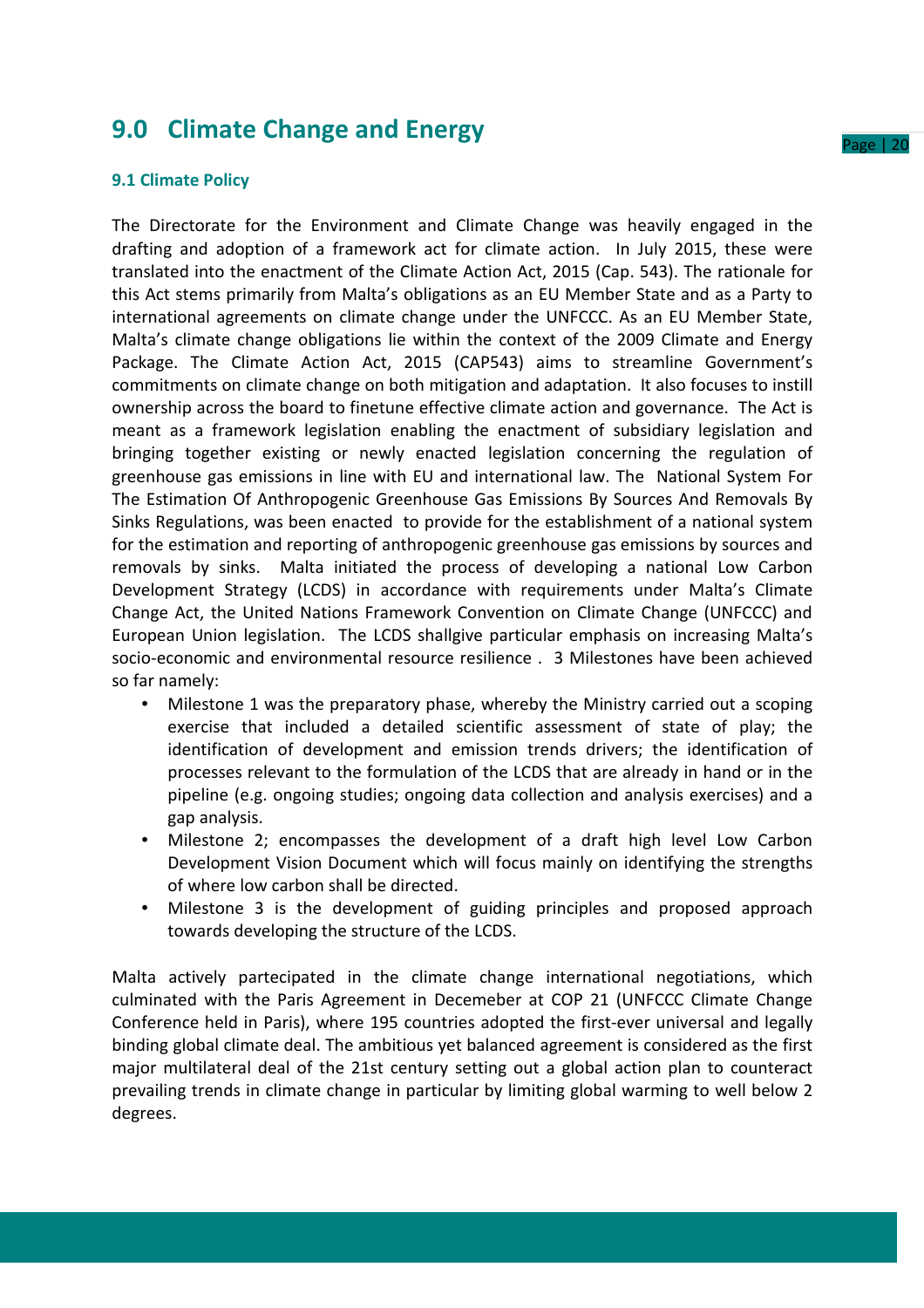In parallel, Malta was also multilaterally assessed newly established international assessment and review (IAR) process for developed country Parties. The assessment is aimed to promote the comparability of efforts among all developed country Parties with regard to their quantified economy-wide emission limitation and reduction targets. During this process, Malta, successfully underwent the technical review (by international expert review teams) of the national reports, this was followed by the Multilateral Assessment (MA), where UNFCCC Parties could forward any questions to the assessed country.

**Green House Emissions** 180 160 **Index Base Year = 100** Index Base Year = 100 140 120 100 80 60 2008 2009 2010 2011 2012 2013 **Year** EU 28 Malta

These initiatives will survely contribute towards lowering Malta's GHG index which remains relatively high compared to the EU average as shown in Figure 9.

**Figure 9 – GHG Emission Index: Malta vs EU-28 (Source: Eurostat)** 

However when considering energy consumption only, as per Figure 10, the difference between Malta and EU-28 indices is considerably lower reflecting the additional burden Malta has to carry as a small island state.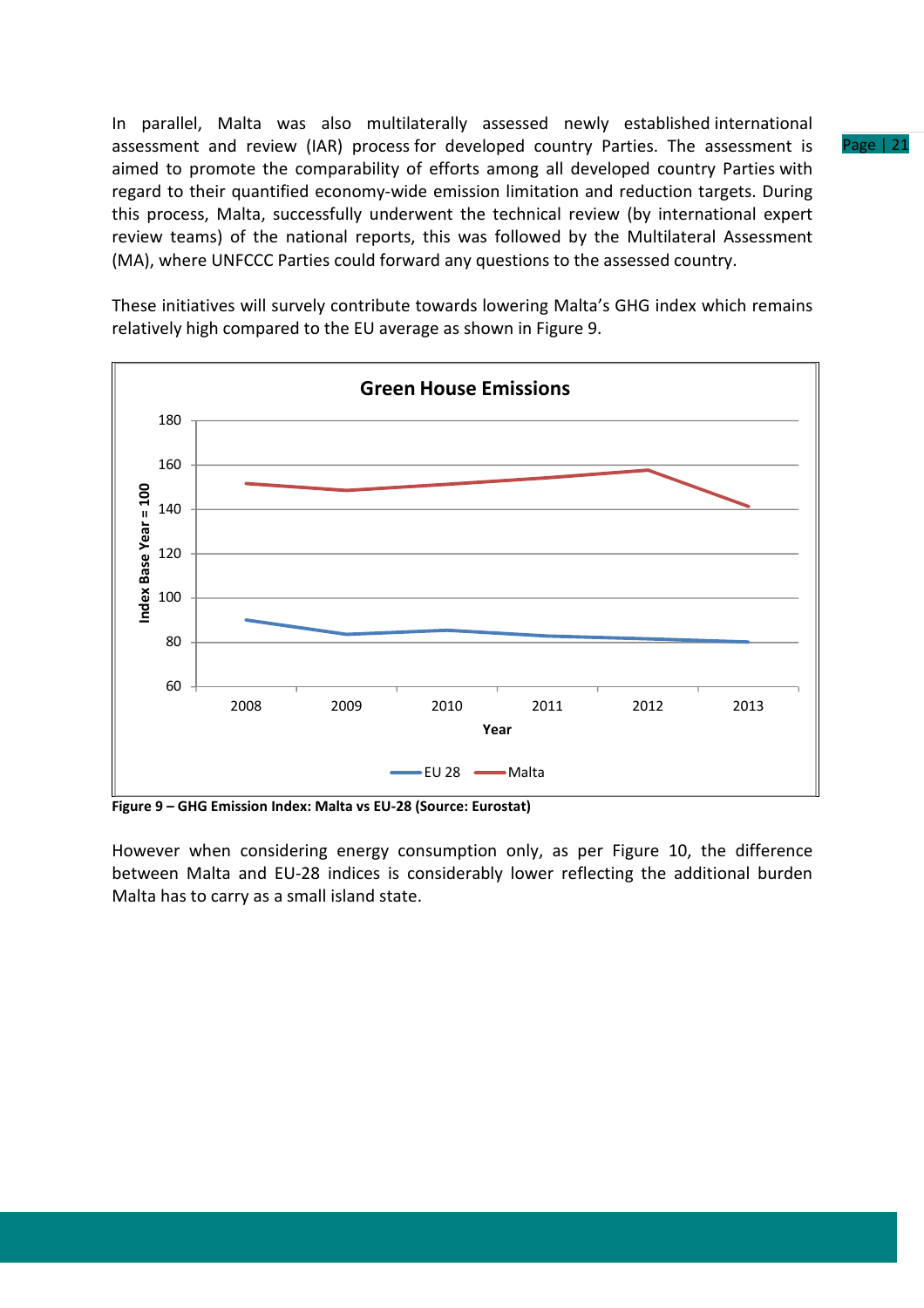

**Figure 10 – GHG Emissions Intensity of Energy Consumption Index: Malta vs EU-28 (Source: Eurostat)**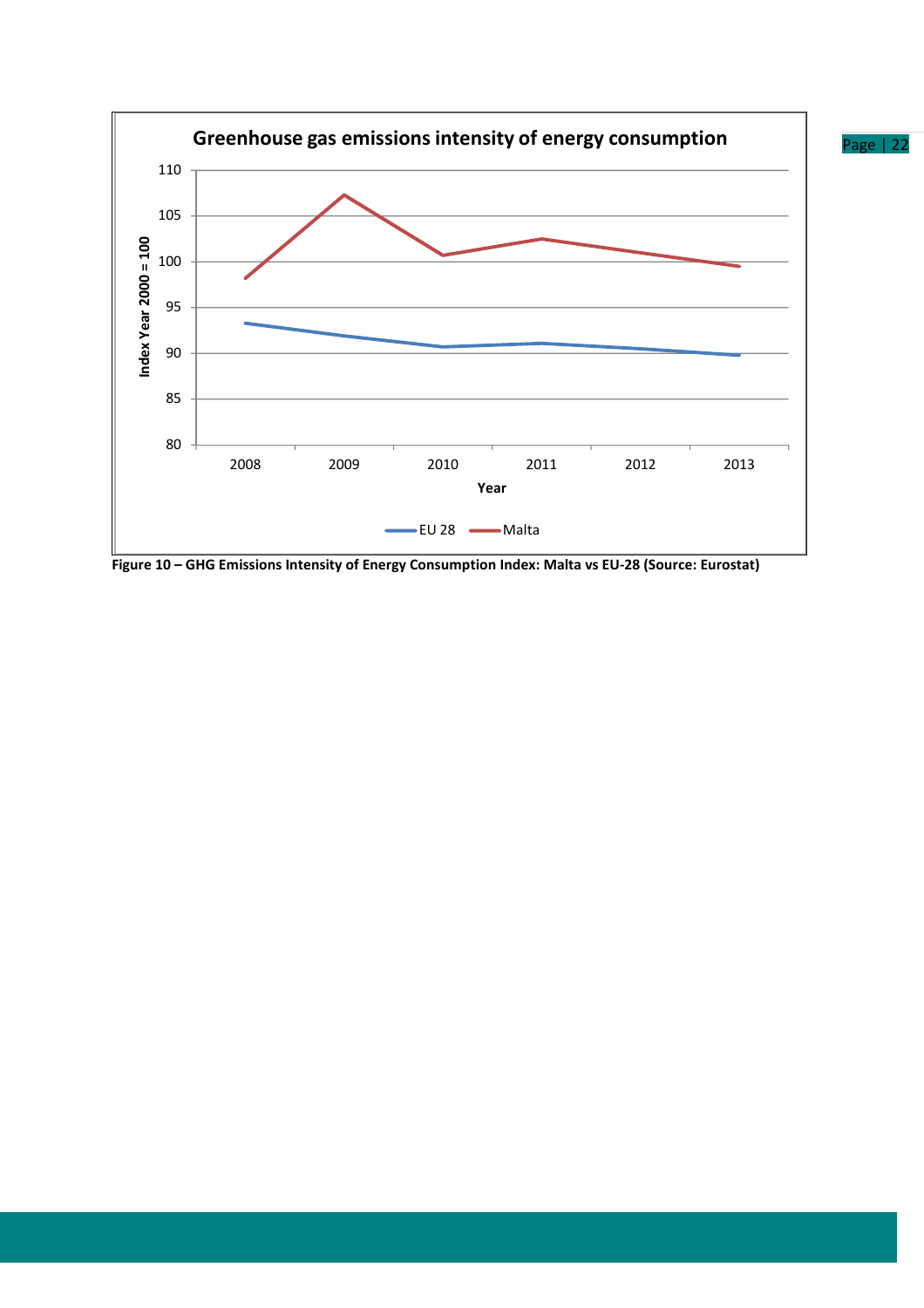### **9.2 Renewable Energy and Efficiency**

#### Renewable Energy

Malta's generation of electricity from renewable sources has been traditionally low as shown in Figure 11. Malta has a target to increase its share of renewable energy in gross final energy consumption by 2020 to 10%. The target is expected to be reached mainly by exploiting solar energy (PV installation and solar water heaters), heat pumps, bio fuels and energy recovery from waste. The total PV installed capacity by December 2014 was 54.8MWp, with an estimated additional capacity of 20MWp installed in 2015. The penetration of solar water heaters in households as at the end of 2014 was 17,845 installations. It is envisaged that around 185MWp of PV capacity is installed by 2020 with the area required for such estimated at around 2.7km<sup>2</sup>. A Solar Farm Policy was also developed in order to avoid the conflict between RES and the development of virgin land.



**Figure 11 – Electricity Generated from RES: Malta vs EU-28 (Source: Eurostat)**

Additionally, Malta currently has the following waste assets whose potential to generate renewable energy is being exploited:

- Landfills at Għallis and Żwejra operated by WasteServ Ltd are equipped with gas extraction systems;
- The biological treatment plant (MBT) at the Sant Antnin Solid Waste Treatment Facility also operated by WasteServ Ltd;
- CHP plant at Ta' Barkat sewage treatment plant (STP) operated by Water Services Corporation.

The construction of a Mechanical Biological Treatment Plant (MTP - AD) for the North of Malta for treatment of Municipal Solid Waste (MSW) became operational in the beginning of 2016 and full commissioning is expected during the same year.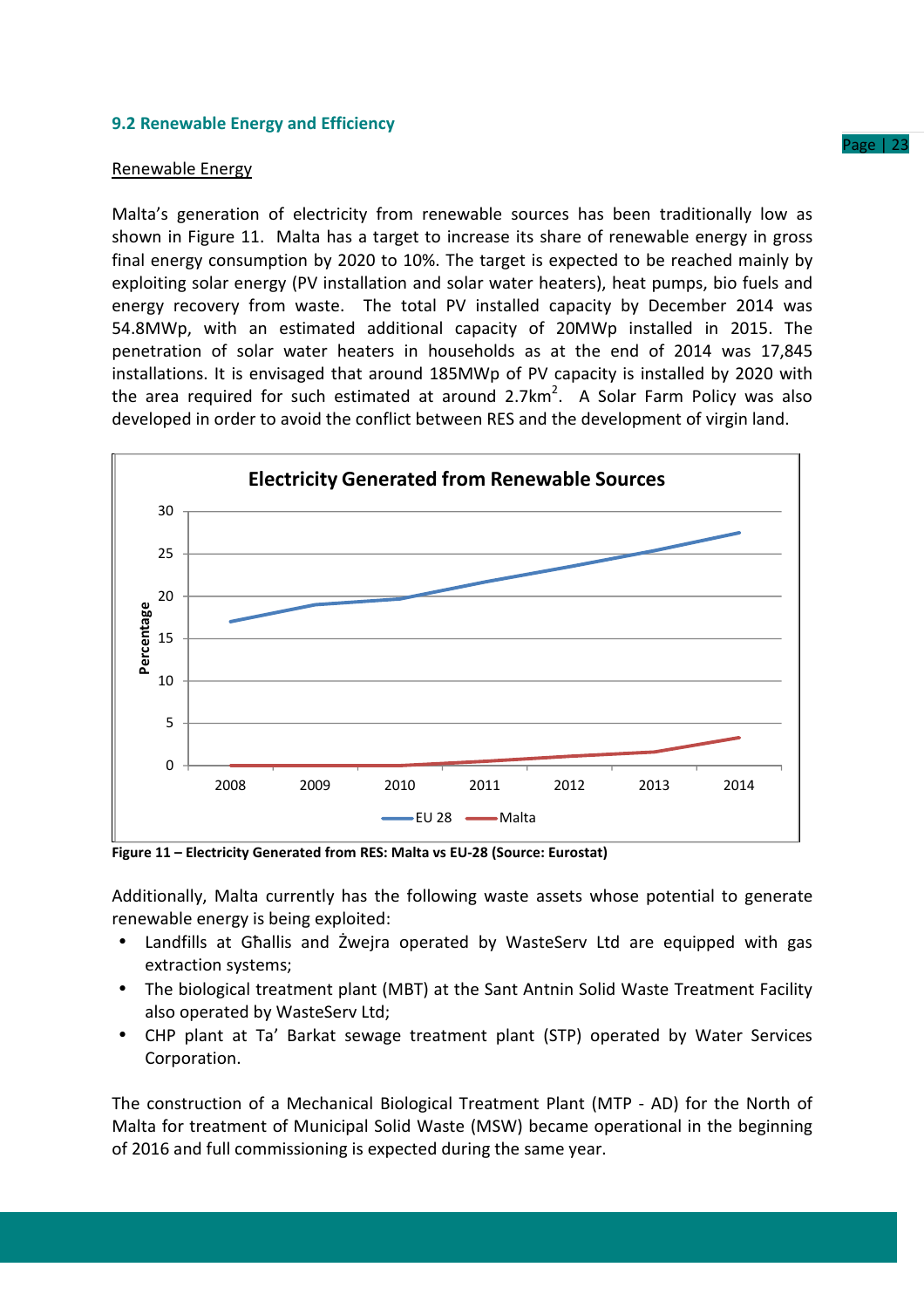### Energy Efficiency

In promoting sustainable development and energy efficiency, the Building Regulation Office concluded cost-optimal studies on the existing national minimum requirements for residential and non-residential buildings. The studies consist of applying energy efficiency packages to reference buildings, followed by a financial analysis. Reference buildings consisted of buildings with characteristics based on the new and existing building stock. For residential buildings 21 reference buildings were considered, whereas the non-residential study was based on 27 reference buildings. The results were finalised and the gap between the current minimum requirements and the cost-optimal levels was determined. An interministerial working group was set up to develop updated minimum requirements based on cost-optimal levels. The proposed minimum requirements were finalised and issued for consultation within government entities and departments, followed by a process of public consultation. The final minimum requirements were issued in the form of two documents: *Technical Document F (Part 1) Minimum Energy Performance Requirements for Buildings in Malta* and *Technical Document F (Part 2) Minimum Energy Performance Requirements for Building Services in Malta* as stated in Government Notice No. 1053 of 2015. These minimum requirements came into force by means of Legal Notice 434 of 2015.

The Nearly Zero Energy Building Plan for Malta has been developed by means of a working group between the Ministry for Energy, The Building Regulation Office and the Building Regulation Board. This working group has defined nearly Zero Energy Buildings for Malta within the context of the Energy Performance Building Directive. This definition together with the plan was issued for public consultation. Following the issue of this plan, as per Legal Notice 1069 of 2015, a public awareness campaign was launched including mass distribution of this document.

The national competent entity and the Commission is regularly informed about such reports and the results will help clarify and determine the roadmap in the National Energy Efficiency Action Plan (NEEAP).

The electricity sector is undergoing significant improvement in generation efficiency through the construction of the Combined Cycle Gas Turbine (CCGT) plant and Liquified Natural Gas (LNG) facility. The CCGT is a high-efficiency power plant powered by natural gas which will be sourced from the LNG plant. The LNG facilities will also supply gas to the existing 144MW diesel–operated power plant, which will be converted to run on natural gas. This new energy source is expected to reduce Malta's dependency on electricity generated through oil based fuels.

In line with the requirements of the Energy Efficiency Directive, Malta set up an energy auditor and an energy manager certification courses. A list of energy auditors and energy managers is now available on the regulator's website. Industry has started carrying out energy audits and identifying possibilities for energy efficiency improvements.

Energy efficiency results have been mainly achieved from the industrial sector (including early actions in the water sector), the domestic sector (due to schemes to replace appliances, change lighting systems and install solar water heaters), as well as in the transport sector (circulation tax and scrappage schemes). In this regard, grants towards the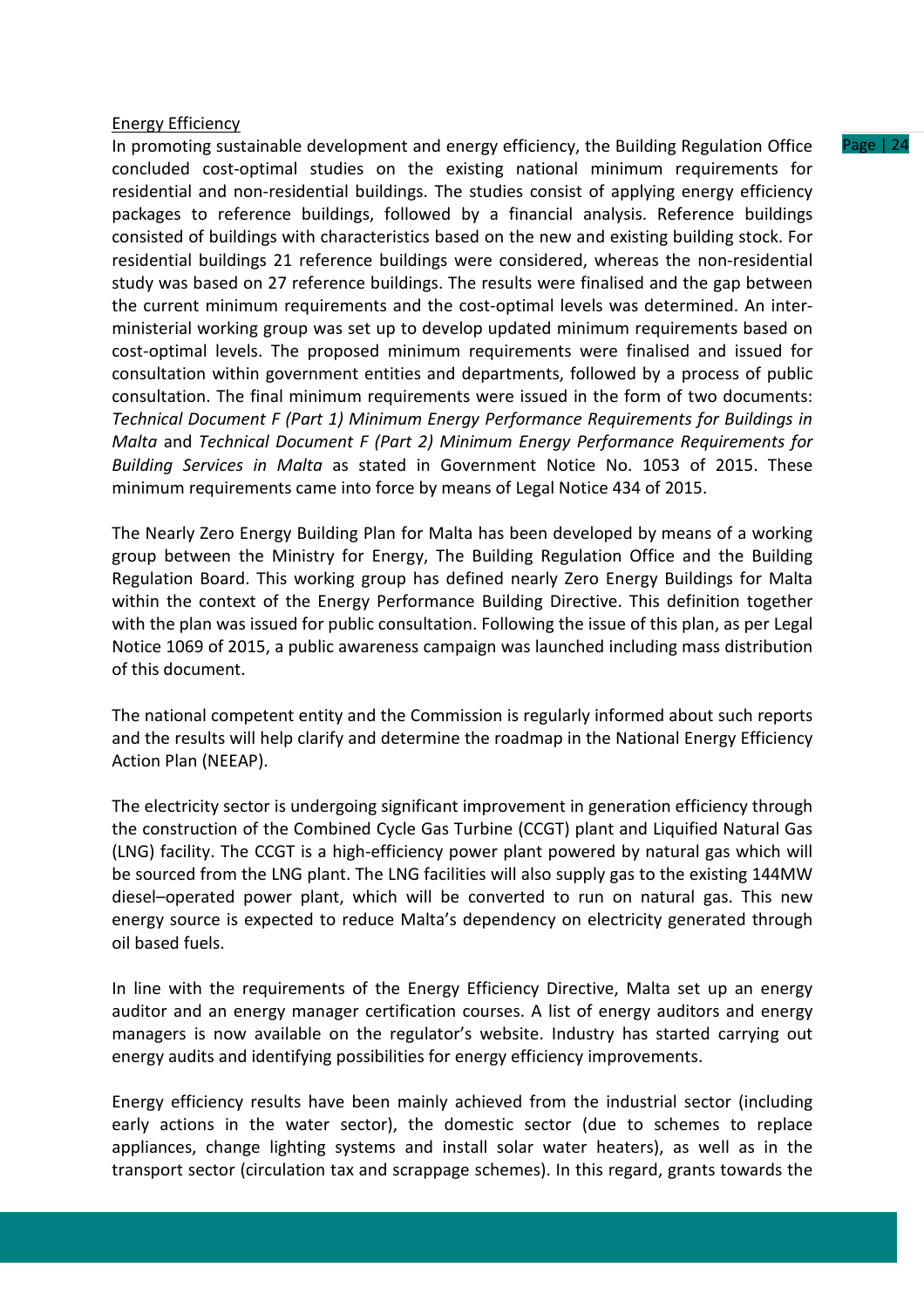capital cost incurred through the installation of solar water heaters, roof insulation and double glazing were extended.

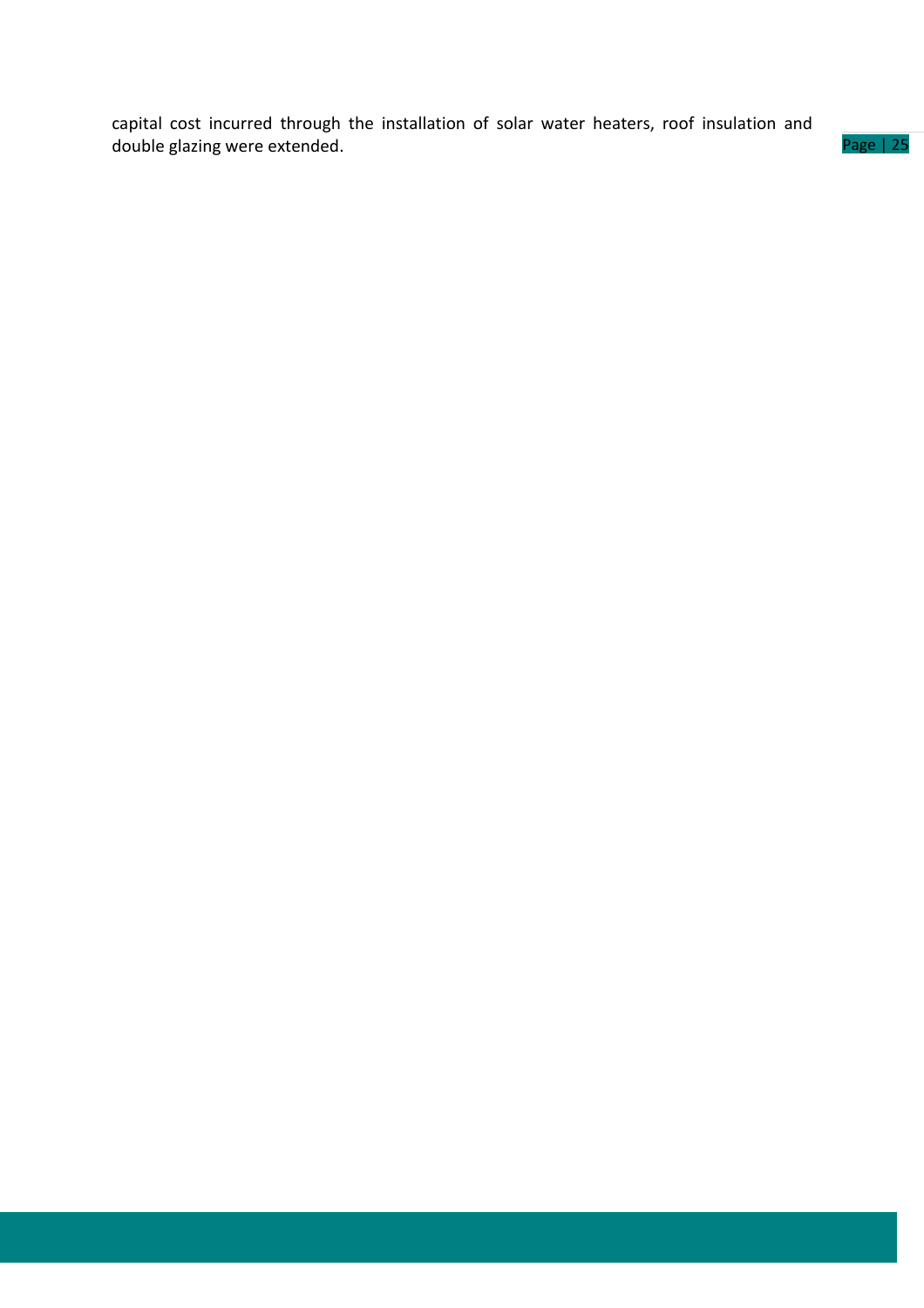### **10.0 Sustainable Transport**

Malta's energy consumption of transport relative to GDP stands at 92.7 compared to 94.1 for all Member States. Moreover  $CO<sub>2</sub>$  emissions from the transport sector have been on the decline in recent years as shown in Figure 12. This sector can considerable contribute to Malta's sustainable development profile due to the country's high density of cars. Average carbon dioxide emissions per km from new passenger cars for Malta stood at 115.1g compared to the EU's 124.7g. This shows that schemes promoting the replacement of older cars with new ones (scrappage scheme) have paid dividends.



**Figure 12 – GHG Emissions from Transport - Malta (Source: Eurostat)**

The Malta National Electro mobility Action Plan (MNEAP) focuses on all modes of transport including public mass transport, car sharing initiatives, private and commercial transport. As part of the Action Plan, twenty-two projects have been identified to be implemented over the coming seven years with a target of deploying 5000 electric vehicles on Maltese roads and 500 charging points by 2020. These targets are derived from various EU set obligations to mitigate climate change and improve the air quality and noise pollution by 2020.

Besides promoting sustainable and clean mobility, the scope of these initiatives is to assist the government in addressing Malta's National environmental targets, which range from climate change and energy targets as well as the improvement of Air Quality Levels

During the period under review a number of initiatives falling under the MNEAP such as Electric Car Sharing and Electric Bicycle Sharing by which the 'private car ownership culture' addressed and different modes of travelling encouraged, particularly for short trips.

The push for the purchasing electric vehicle for personal used was also implimented. A number of grants have been put forward by government to assist potential car buyers to opt for an electric vehicle. Coupled to this scenario, the Government's effort to increase the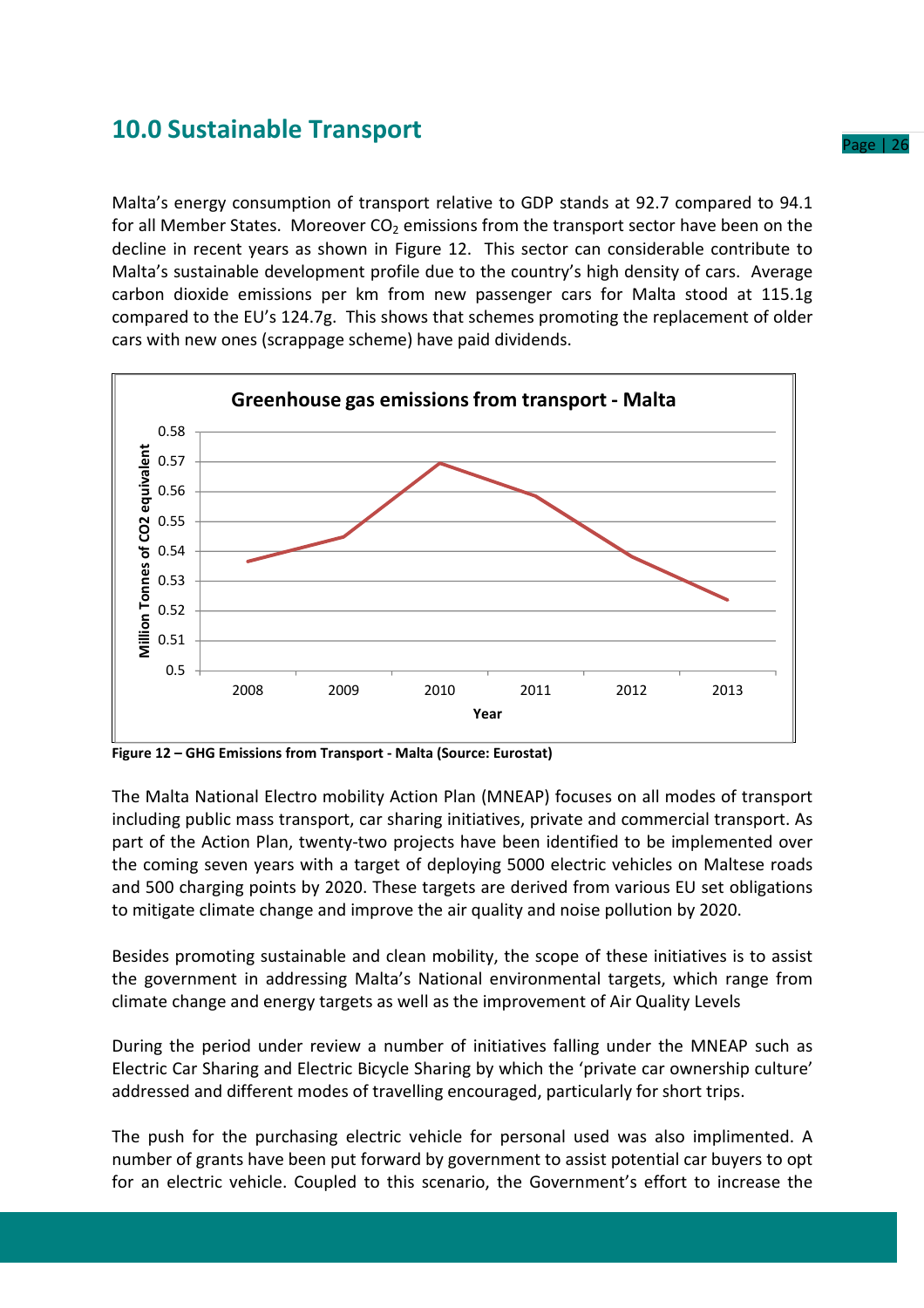deployment of photovoltaic technology will also contribute to the provision of cleaner transport, when charging of electric vehicles takes place in places where PV infrastructure is available and the offset of solar energy production against car charging is made.

One of the most important means of ensuring that sustainable development is being integrated into other policies, with special reference to environmental, climate action, waste management, and green measures is through legal frameworks and the implementation of existing policies, strategies and action plans. In this regard the following actions were pursued in 2015. Moreover, since Malta's size is small, absolute values of emissions from sectors like transport are negligible compared to those from larger countries. Consequently, efforts need to be made to try and express such emissions relative to a common denominator to enable comparability.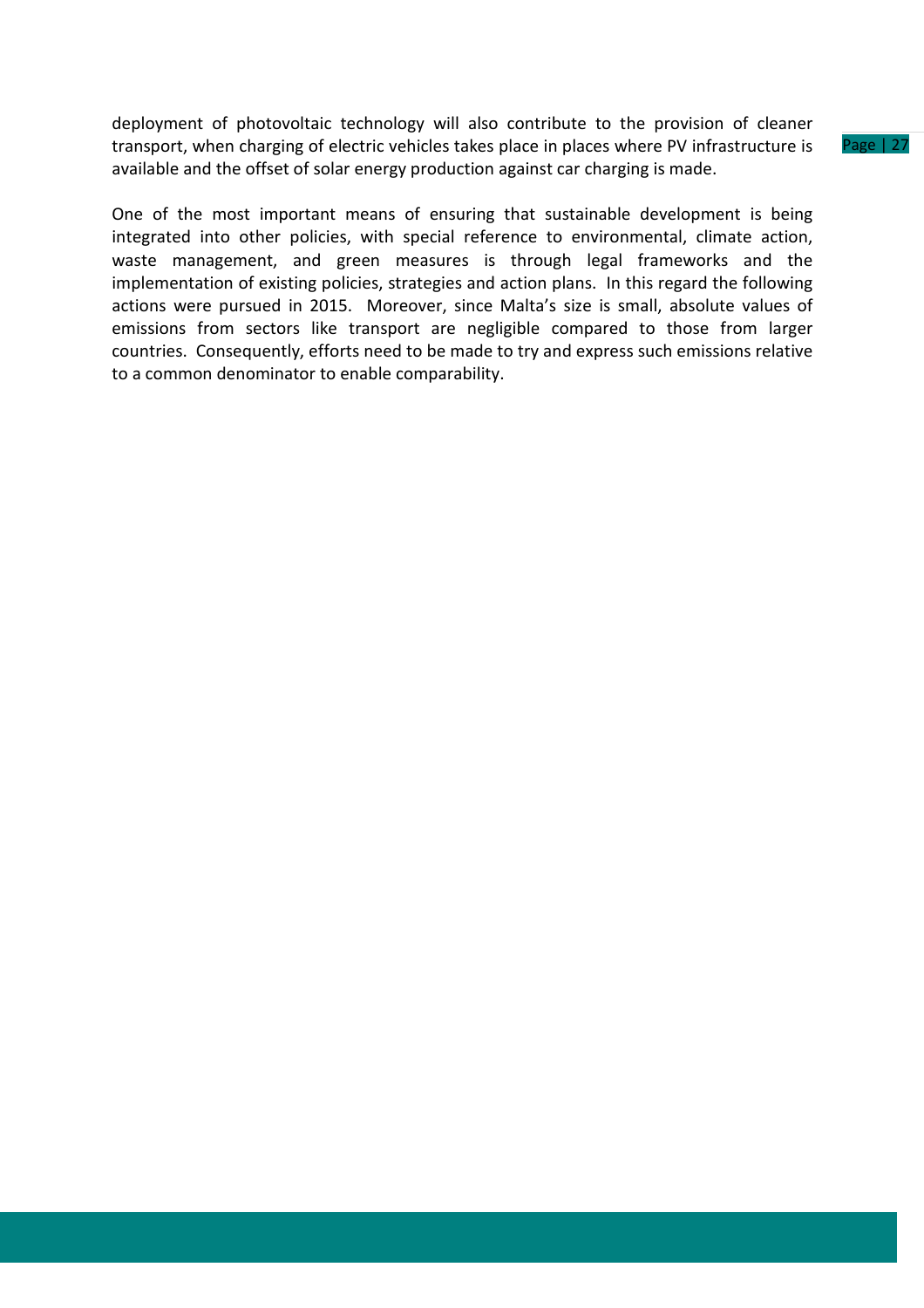### **11.0 Sustainable Use of Natural Resources**

### **11.1 Environment Initiatives**

During 2015 MSDEC continued to pursue the implementation and monitoring of the National Environment Policy. A major part of the 2015 work on the NEP involved undertaking a series of consultation exercises with each ministry to obtain updates on the progress of implementing the various measures under the NEP. This NEP status update was completed by mid 2015. In addition work on the follow up of the implementation of the individual NEP measures and pilot projects continued during 2015. This data collection was coordinated and collated and related to the NEP monitoring indicators as set out with the NEP established in 2012.

### **11.2 Waste Management**

Since the adoption of the Waste Management Plan 2014-2020, the Directorate for the Environment and Climate Change has been involved in the implementation of the measures outlined in the said Plan including:

- The development of an exploratory cost benefit analysis and studies to determine the most feasible financial and socio-economic option between local energy recovery from waste, land filling and export of waste. These studies have been commissioned and, once finalised, will form the basis for future investments required in Malta to address its waste sector whilst also taking into account the circular economy package which was published on 2 December 2015 by the European Commission.
- The commencement of a pilot project aimed at the collection of third (organic) bag aimed at increasing awareness on the need to separate more at source in an effort to improve Malta's compliance with its 2020 waste targets whilst also allowing for the generation of higher renewable energy and efficiency at SAWTP and Malta's new MBT North. This pilot project was introduced in five localities: B'Kara, Bormla, Mdina, Ta' Xbiex and Ghaxaq. As part of this project, a door-to-door information campaign was carried out in these five localities during which, apart from information on the project, each household was provided for free with informative material, compostable collection bags and aerated bins. It is envisaged that the project will be extended in four new localities in January 2016. These new localities have been identified and include Marsaxlokk, Kirkop, Imgarr and Swieqi
	- The signing of a contract for an extensive three-year education and communication campaign on waste management to enable the general public to get accustomed to sustainable waste management practices and prevention opportunities emanating from the Government's Waste Prevention Programme. It is expected that the launch of the nation-wide campaign will take place in the first months of 2016.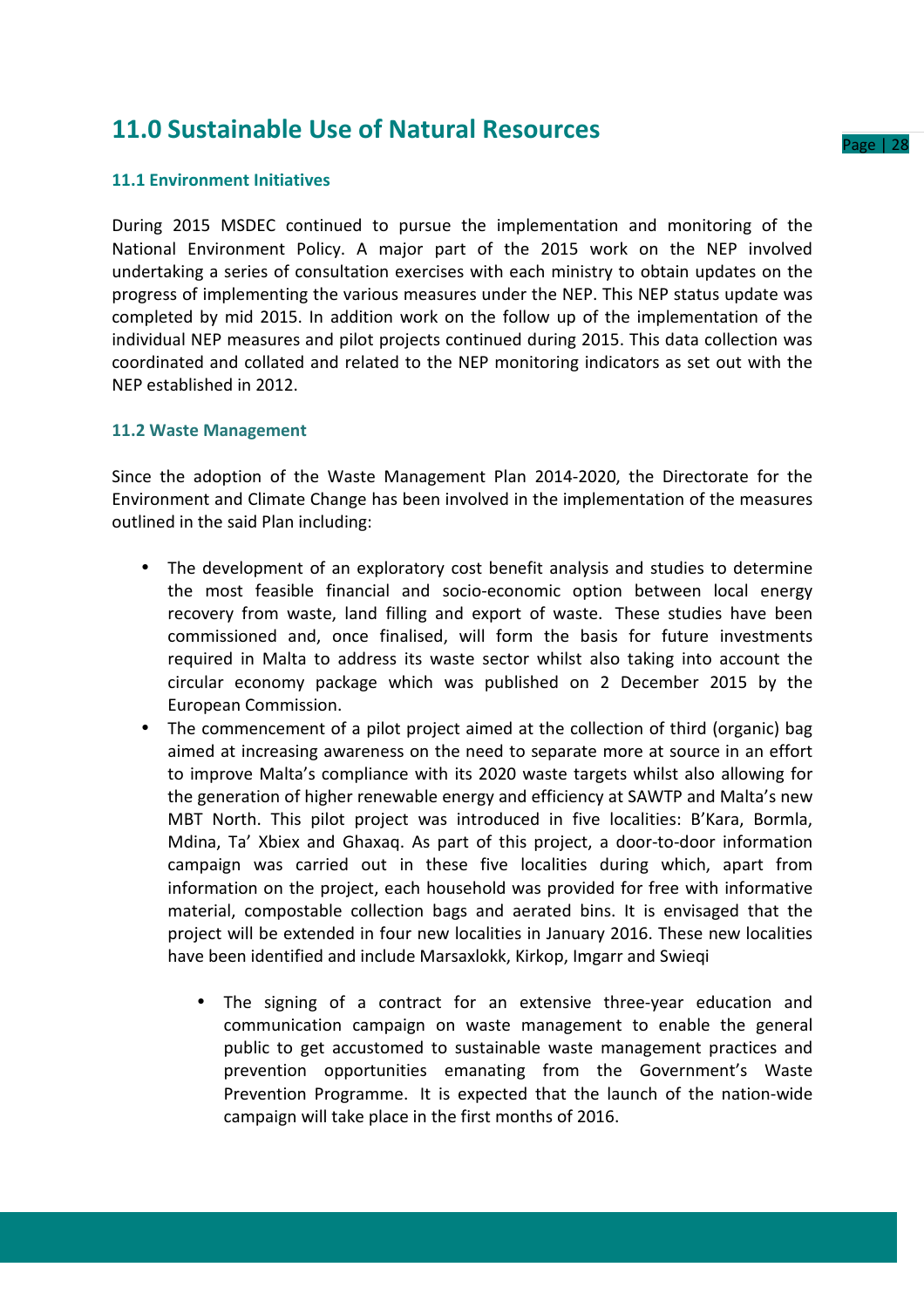### **11.3 Green Public Procurement**

During 2015, work by the GPP office focused on three main areas; the reconvening of the Inter-ministerial task force (IMTF), GPP training and mainstreaming of the GPP function.

### 11.3.1 Inter-ministerial Task Force

The IMTF on GPP was reconvened in 2015 following the publication of Contracts Circular 22/2014. The IMTF is tasked with finalising the new National Action Plan for GPP and make suggestions were appropriate. In addition the task force also acts as a strategic coordinating body overseeing the continued implementation of GPP in Malta. During 2015, the IMTF held three separate meetings in January, June and October.

### 11.3.2 Training

A comprehensive training programme which was devised in collaboration with CDRT was delivered between January and June 2015. During this period, it was necessary to provide training to each Ministry be trained individually in order to further facilitate the sustainable development process. Training to each ministry focused on the correct implementation of GPP into their tenders as well as providing a background to the policy developments at the national and EU level. The end goal of the training was for ministries to become self regulating with regards to GPP compliance and hence remove the previous bottleneck of forwarding each and every tender for screening at the GPP office.

### 11.3.3 Mainstreaming GPP

During 2015, the mainstreaming process across all ministries was completed. This shift has introduced within ministries an additional administrative function, requiring contracting authorities and ministries to report on a weekly basis what tenders have been published. In order to effectively manage this new responsibility, a ministry GPP coordinator has been introduced. DECC in collaboration with the Department of Contracts has published Contracts Circular No. 20/2015 in October 2015, which clearly highlights the tasks that are to be undertaken, with the clear intention of reinforcing Government's decision to mainstream the GPP function of vetting in the pre-publication phase of every tender in the tasks of the different GPP coordinators in each contracting authority.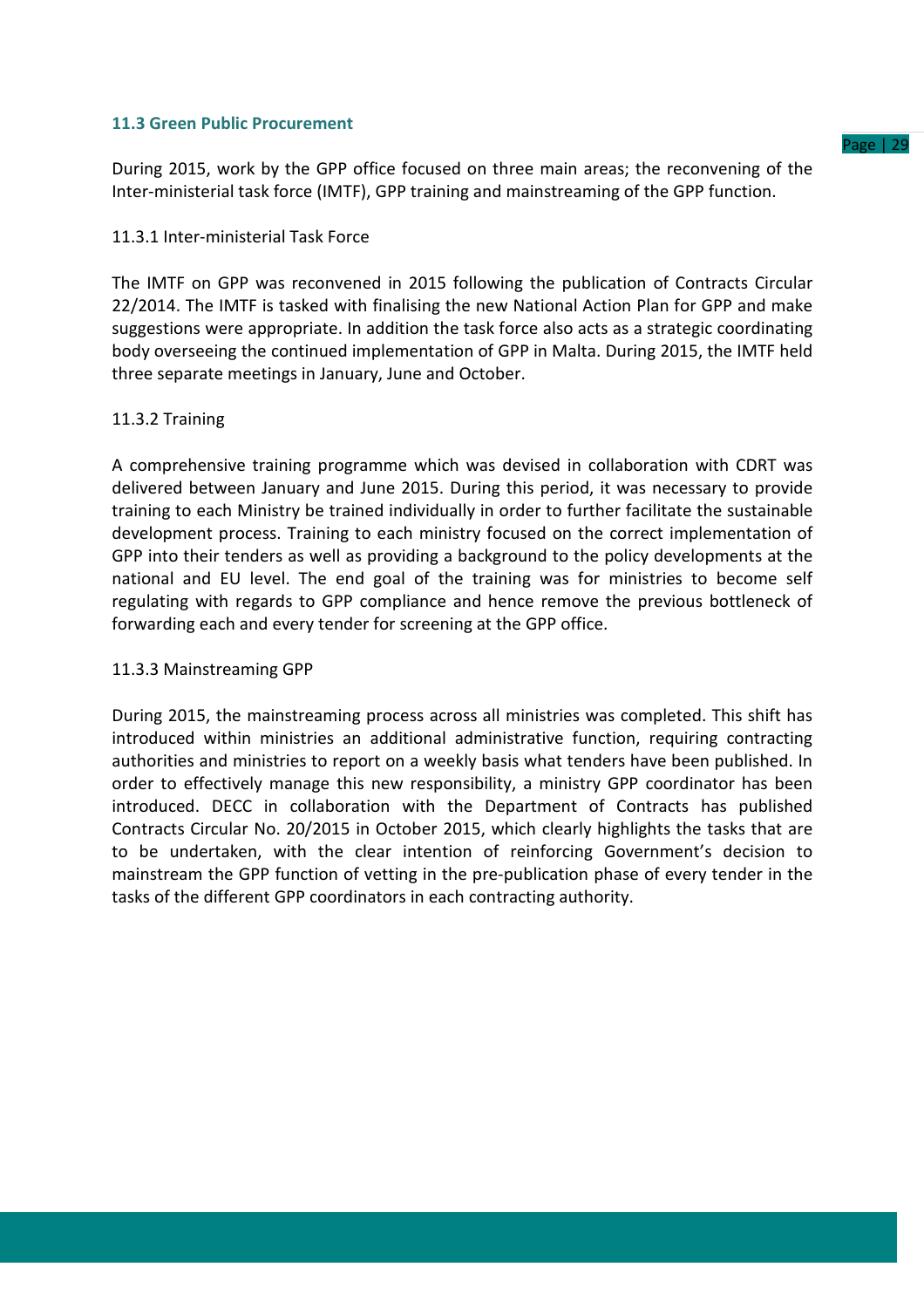### **11.4 Fisheries**

During 2015, an initiative titled 'Eat Fresh Fish' was taken by Malta to promote the consumption of greater diversity of local fish, serving to promote the local fishing sector and reducing pressure on species under higher demand. This involved information campaigns on national media and the dissemination of information booklets to the general public.

During the year under review, a new fish market facility was inaugurated, with the aim of improving the quality standards of service, hygiene and traceability through updated and automated systems. Improvement in traceability ensures that better quality data is obtained to contribute to the data pool supplied for scientific advice for the sustainable management of fisheries.

To further improve data collection for fisheries management, Malta had actively participated in the drafting of a proposal for a Regulation improving and facilitating the European Union's framework for the collection, management and the use of data in the fisheries sector and support for the scientific advice regarding the Common Fisheries Policy, expected to be finalized and enter into force in 2016.

Malta also hosted the  $24<sup>th</sup>$  Regular Meeting of the International Commission for the Conservation of Atlantic Tunas (ICCAT), during which a Resolution concerning the application of an ecosystem approach to fisheries management was adopted. During this meeting, various other Recommendations, which were drafted by the European Commission with the collaboration of Malta among other Member States, were presented by the European Union for adoption by the ICCAT. Amongst these, was a recommendation on the development of harvest control rules and of management strategy evaluation, intended to establish protocols to determine acceptable levels of risk, targets, limits, time horizons, probabilities and evaluate precautionary management reference points for the management of ICCAT fisheries. Furthermore, Malta collaborated in discussions concerning the management of swordfish fisheries to devise management measures which would address deficiencies that promote further decline of Mediterranean swordfish populations. Discussions on this issue were thereafter planned to be continued in 2016.

Malta also attended the thirty-ninth session of the General Fisheries Commission for the Mediterranean (GFCM), including the sixth session of the Committee on Administration and Finance (CAF) and the ninth session of the Compliance Committee (CoC). Procedures relevant to the GFCM legal framework were adopted, serving to strengthen the role of this regional fisheries management organisation in the coordination of efforts for the management of Mediterranean fisheries.

Important provisions for the management and conservation of fisheries resources in the Mediterranean were discussed and adopted. Malta contributed towards the drafting and adoption of four recommendations, including on the establishment of a set of minimum standards for bottom trawling fisheries of demersal stocks in the Strait of Sicily. Malta ioined the GFCM's proposal to proclaim April 24<sup>th</sup> as the international day for the fight against IUU fishing.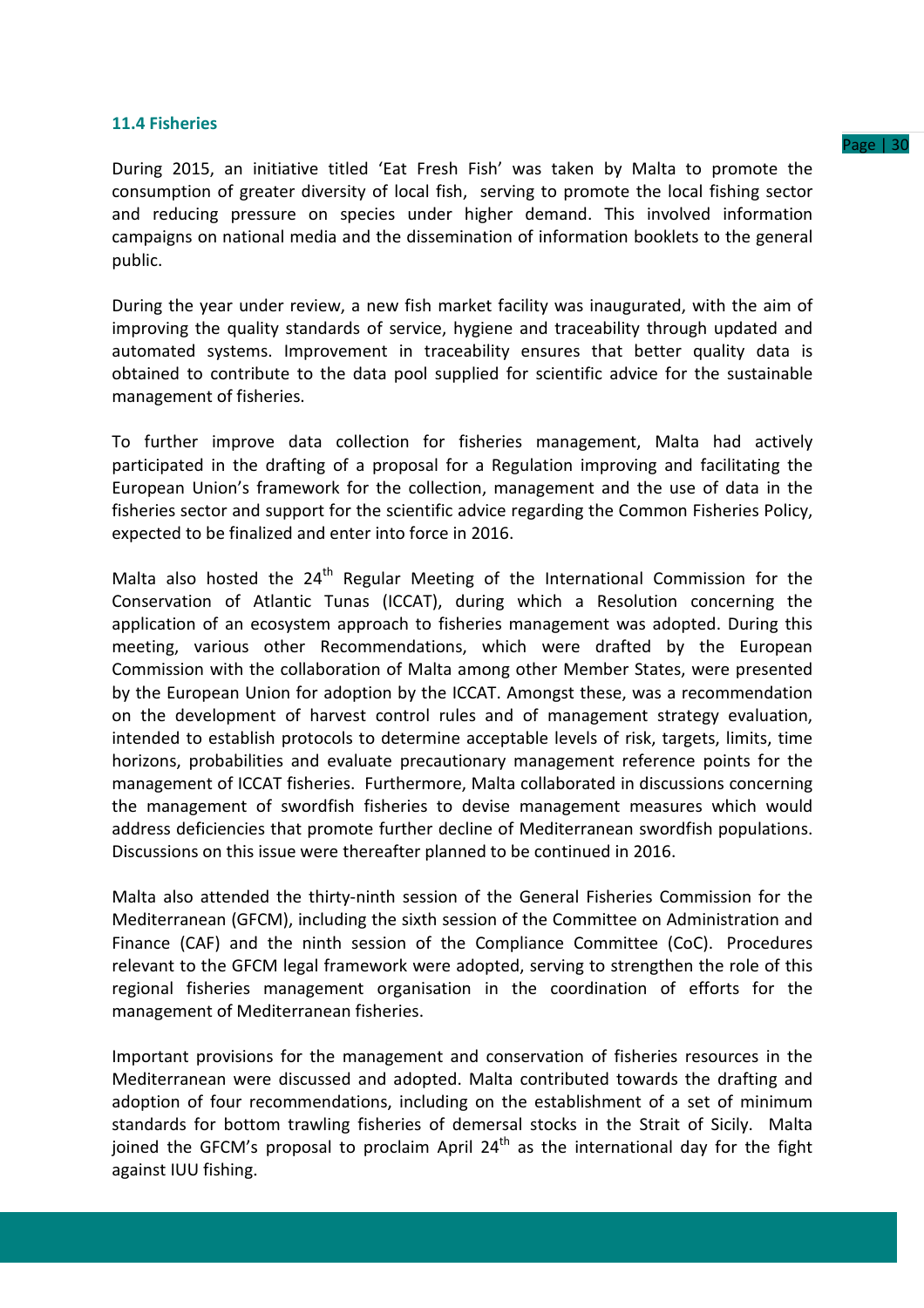### **12.0 Eco Gozo**

EcoGozo is a Local Sustainable Development Strategy for the island of Gozo which is spearheaded by the Ministry for Gozo. This strategy which has been in place for a number of years, is being implemented with a close collaboration with the relevant stakeholders on the island, and also seeks to engage Gozitan citizenry in the widest possible sense.

### **12.1 Renewable Energy**

During 2015 the Eco Gozo directorate sought to increase the percentage of renewable resources in Gozo as part of an ongoing programme which was initiated over the past years. The period under review saw, the Ministry for Gozo conclude a project at Tac-Cawla Housing Estate whereby a 69 kWP system has been installed on 15 housing estate blocks. This has made it possible for low income families to also have access to renewable energy sources. Through ERDF funding, the Ministry for Gozo has also installed a 401 kWP system on public buildings in Gozo.

### **12.2 Air Quality**

The Ministry for Gozo is also actively working on the implementation of a modal shift from private car use towards an increased use of a more sustainable form of public transport and the encouragement of the use of electric vehicles. Through its participation in the 'DEMO EV' project which is part-financed by LIFE+, a number of electric car charging points have also been installed around the island during the past year. In addition to this the Ministry for Gozo has also initiated discussions on the possibility of introducing an electric bikesharing system in Gozo and an electric cab service in Victoria.

### **12.3 Water Conservation**

Sustainability is also being achieved by addressing water conservation issues. In 2015, the first phase of the rehabilitation works in Marsalforn Valley were completed. Such water harvesting initiatives have resulted in increased rainwater harvesting capacity of over 53 million litres. A research project in collaboration with MCAST has also been undertaken, whereby water samples from valley to test quality levels are being regularly collected for water quality testing. This exercise is being conducted during all the seasons with exception to the summer months.

As part of the EU funded project 'SWMED' (Sustainable Domestic Water Use in Mediterranean Regions) a policy paper related to sustainable use of water in Gozo has been published. Following the distribution of water saving kits to all families in Gozo during 2013, as part of the same project, the Ministry for Gozo together with the Malta Resources Authority and in collaboration with the Water services corporation is currently carrying out an analysis of water consumption data so as to determine the impact of these water saving kits on water consumption.

Restoration works on the reservoir within the premises of the Ministry for Gozo were also carried out during 2015. New pumps together with an industrial meter to measure the volume of water stored in reservoir were installed and the reservoir is now being utilised as required.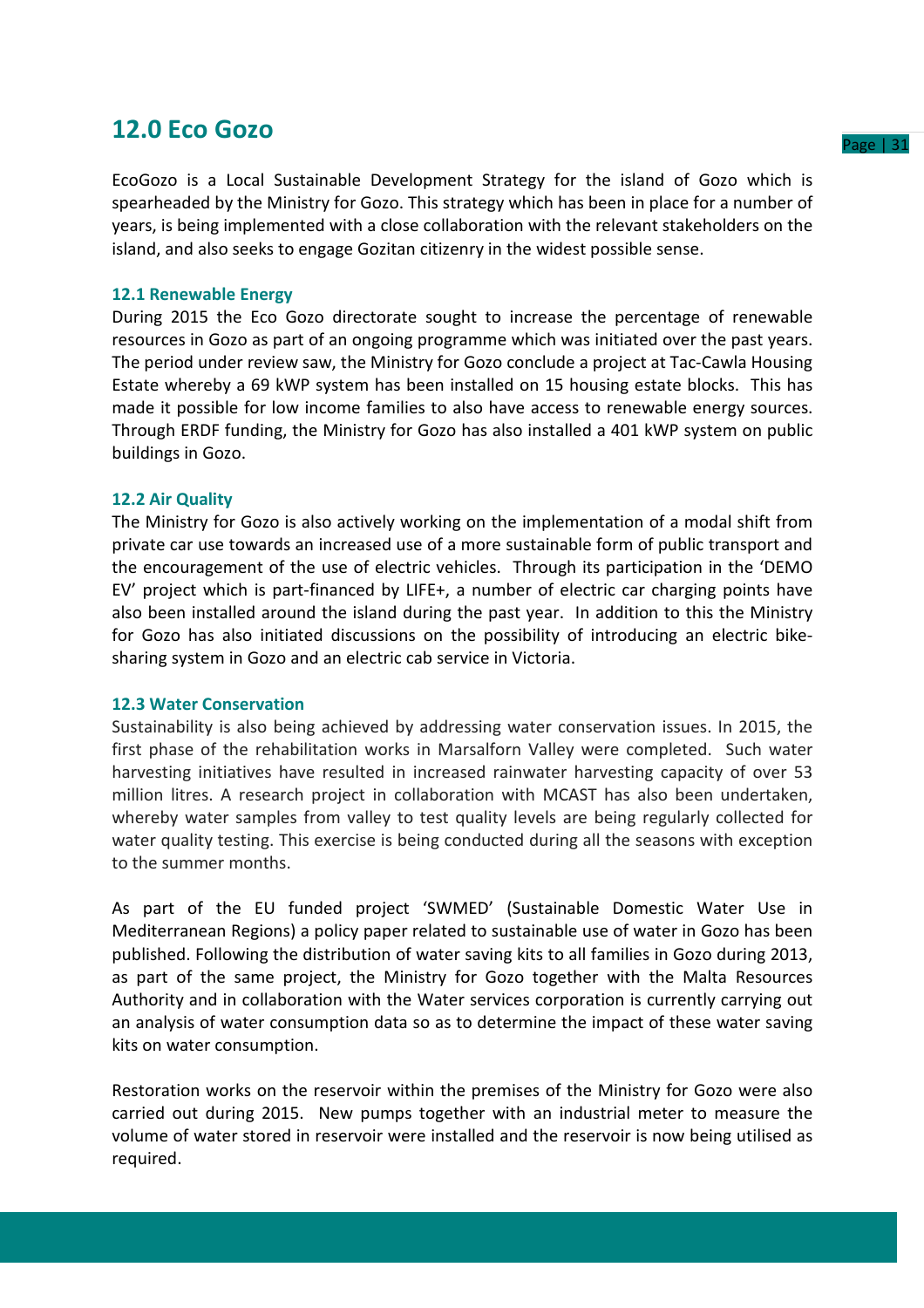### **12.4 Society** Page | 32

Restoration initiatives were also carried out during the past year. The Ministry for Gozo concluded the construction and finishing of energy efficient Child and Youth Services centre in Gozo and it has also continued its work on the development and maintenance of the Ecological restoration and Family park project which is being developed at il-Qortin ta' Isopu, Nadur.

Eco-Gozo is an example of integrating the three pillars of sustainable devlopment where the policies and measures are contributing favourably across all sectors.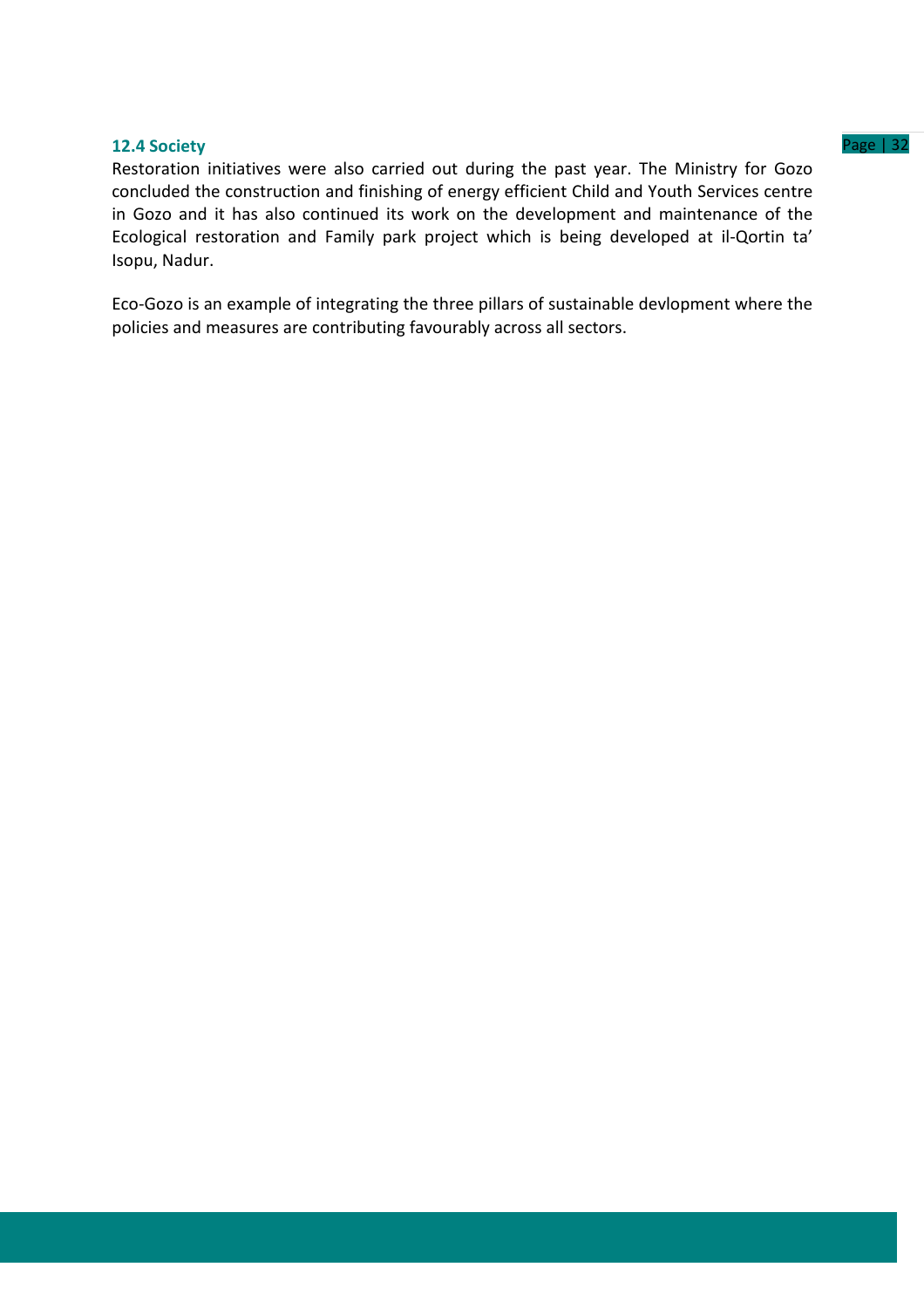### **13.0 Regional Issues**

In line with Malta 2013-2015 Presidency of the Steering Committee of the Mediterranean Commission for Sustainable Development, MSDEC continued to actively lead the process towards finalising the first draft of the Mediterranean Strategy for Sustainable Development (MSSD), in time for the international stakeholder conference hosted by Malta in February 2015 on the draft strategy. The conference was opened by the Hon. Leo Brincat, and during the opening ceremony Ms Ira Losco was nominated as Sustainable Development Good Will Ambassador for Malta for 2015. The conference, which was well attended with around 100 participants, provided a strong platform for a wide-ranging stakeholder discussion, which increased buy-in for the revised strategy. Following the conference Malta continued to actively lead the process to finalise the draft Strategy in time for endorsement during the 16<sup>th</sup> meeting of the Mediterranean Commission for Sustainable Development (MCSD) held in June 2015 in Marrakesh. During this meeting Malta handed over the Presidency of the Steering Committee of the MCSD to Morocco, Malta continues to remain a member of the Steering Committee. Malta continued to actively support the approval of the Strategy and the reform of the Commission itself through its attendance at the UNEP/MAP Focal Points Meeting in Athens in October 2015, with a view to both proposals being adopted by the  $19<sup>th</sup>$ Meeting of the Contracting Parties to the Convention in Athens in February 2016.